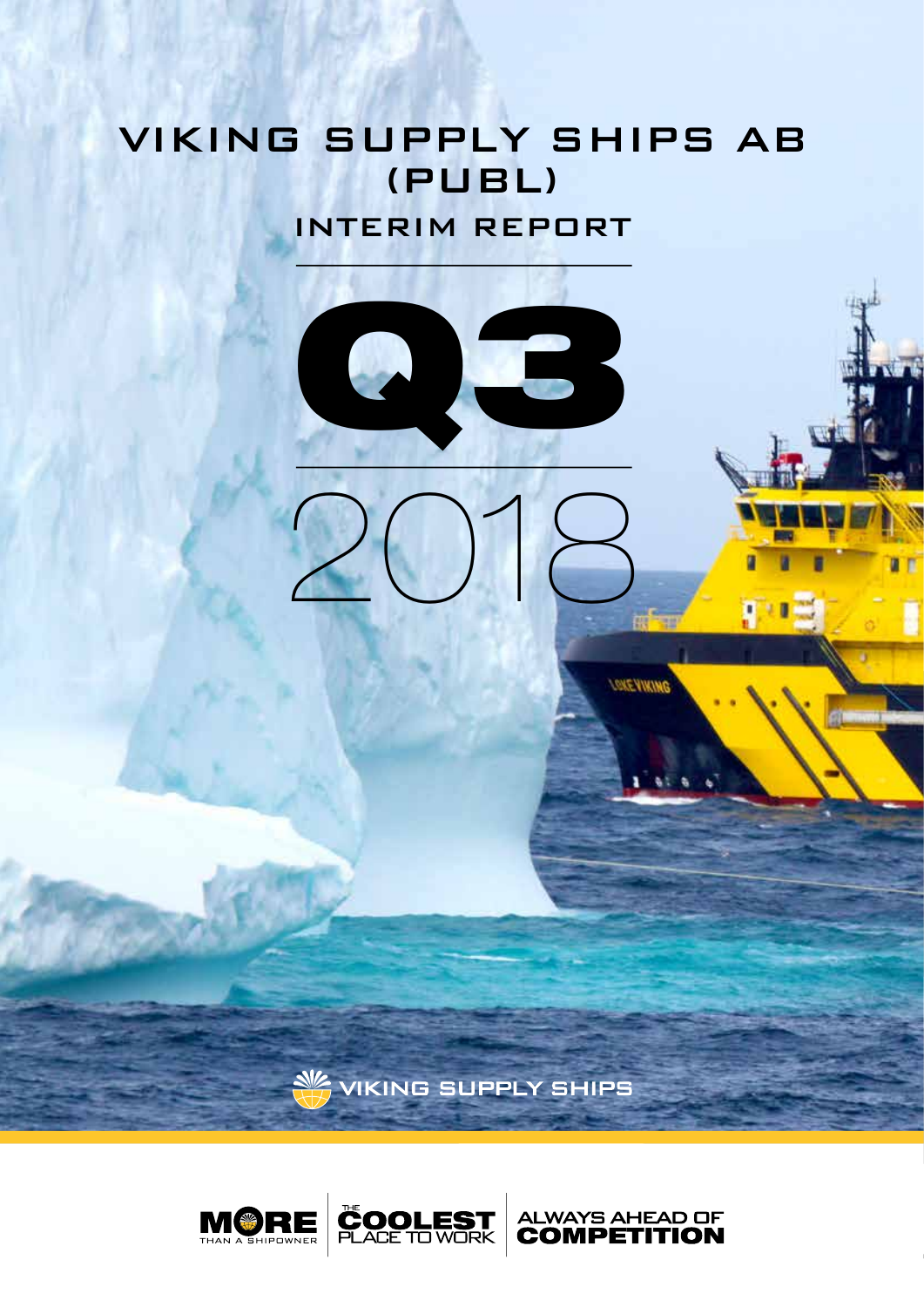

*Viking Supply Ships AB (publ) is a Swedish shipping company with headquarter in Gothenburg, Sweden. Viking Supply Ships AB (publ) is organized into three segments: Anchor Handling Tug Supply vessels (AHTS), Services as well as Ship Management. The operations are focused on offshore and icebreaking primarily in Arctic and subarctic areas. The company has in total about 300 employees and the turnover in 2017 was MSEK 331. The company's B-share is listed on NASDAQ OMX Stockholm, segment Small Cap, www.vikingsupply.com.*

*Viking Supply Ships AB (publ) Tel: +47 38 12 41 70 SE-444 31 Stenungsund, Sweden* 

*Idrottsvägen 1 E-mail: ir@vikingsupply.com*

*For further information, please contact CEO, Trond Myklebust, ph. +47 23 11 70 00 or interim CFO, Morten G. Aggvin, ph. +47 41 04 71 25.*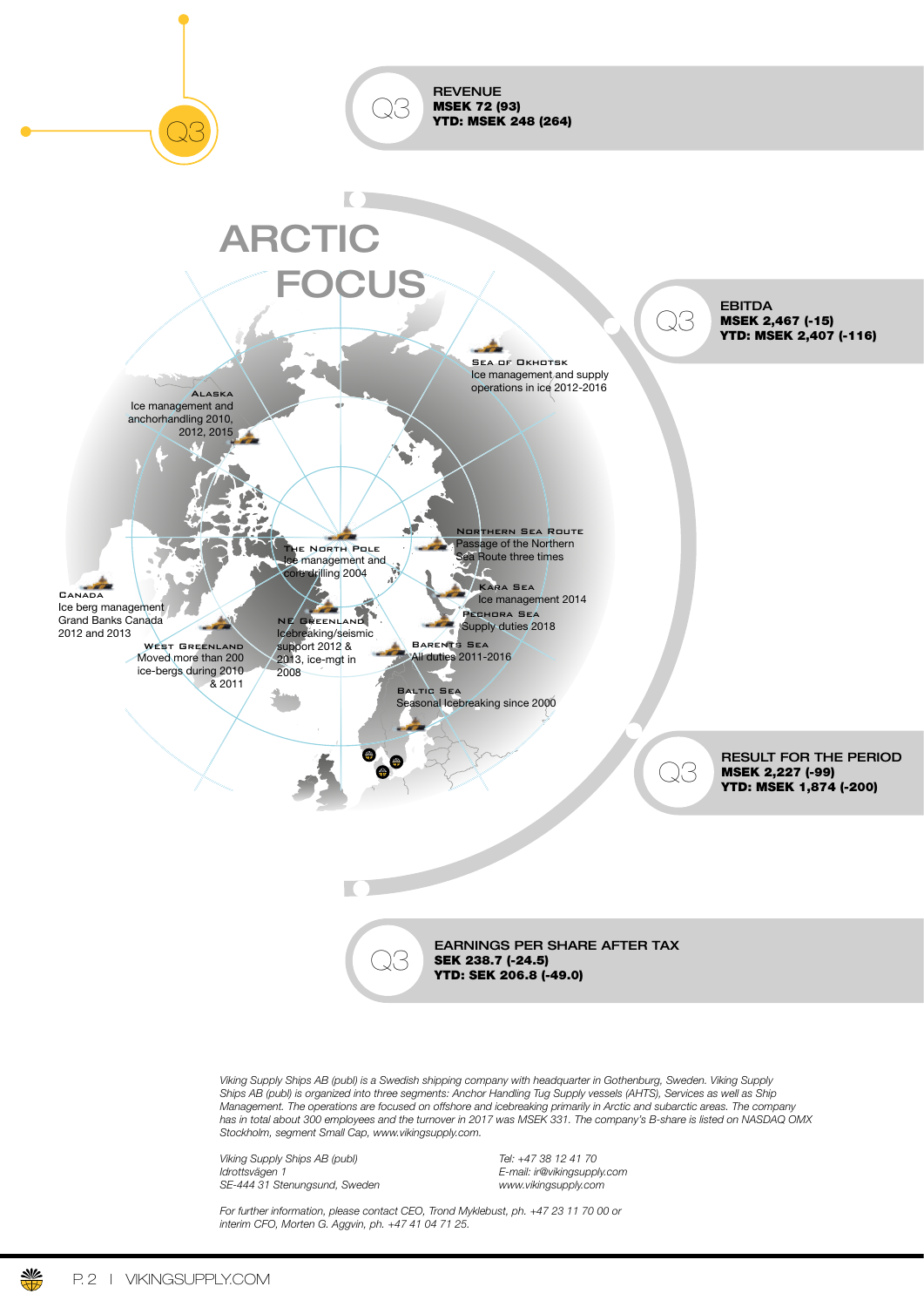



| 3               |
|-----------------|
| 4               |
| 4               |
| 4               |
| 5               |
| 5               |
| 6               |
| 8               |
| 9               |
|                 |
| 9               |
| 10              |
| 10              |
| 11              |
| 11              |
| 12              |
| 12              |
| 12              |
| 13              |
|                 |
| 14              |
| $\overline{21}$ |
|                 |

# CEO STATEMENT

The third quarter resulted in a profit for the Group. Revenue is still not at a satisfactory level because of the weak activity in the segment, totalling MSEK 72 (93) for the quarter. EBITDA is positive for the quarter at MSEK 2 467. For the third quarter, profit after tax including discontinued operations was MSEK 2 227 (-99). The result was significantly impacted by the sale of the three ice-breakers to Her Majesty the Queen in Right of Canada.

The market for PSV vessels has during 2018 continued to be very soft and it was during the second quarter 2018 decided to sell all five PSV-vessels. In June 2018 VSS entered into an agreement to sell Freyja Viking, Nanna Viking and Sol Viking and the vessels were delivered to its new owners during third quarter. After the end of the third quarter, VSS entered into an agreement to sell the two remaining PSVs.

Shortly after the third quarter, VSS entered into an agreement to sell the small bulk vessels in TransAtlantic AB. The sales, which conclude the remaining business in TransAtlantic, are expected to bring a positive cash contribution to the Group of MSEK 18 and a positive P&L effect of 7 MSEK.

During the third quarter, VSS has sold its three Icebreakers, Tor Viking, Balder Viking and Vidar Viking to Her Majesty the Queen in Right of Canada. The vessels were delivered to its new owners in September, and VSS has received payment in full for the transaction. The net impact on the result is MSEK 2 495. Following the above transactions, VSS core

fleet will consist of three Ice-1A and one Ice-1A Super classed AHTS vessels. VSS will maintain its core competence operating in harsh environment, and through the contract with The Swedish Maritime Authority VSS will also maintain its icebreaking competence. As part of this strategy VSS is currently upgrading Loke Viking to Ice-1A Super, which is assumed to increase the probability of obtaining term contracts for the vessel.

Combined with the efforts to continuously reduce the cost base in the Group, the sale of the Icebreakers has positioned the Group in a unique position within the offshore industry. Combined with its competence within the harsh environment offshore segment, the Group is therefore well positioned for the next growth cycle within the offshore industry.

### **OUTLOOK**

The activity level within the oil and gas industry is increasing due to the improved oil price. This has already started to impact the rig industry, which is far ahead of the OSV segment in the cycle. Despite this, we expect that the general OSV market will continue to be impacted by the huge oversupply of tonnage, which makes the market still challenging. However, VSS expects increased demand for ice-classed vessels.

Gothenburg, 9 November 2018.

Nukledung <del>/</del> l vwd

Trond Myklebust CEO and President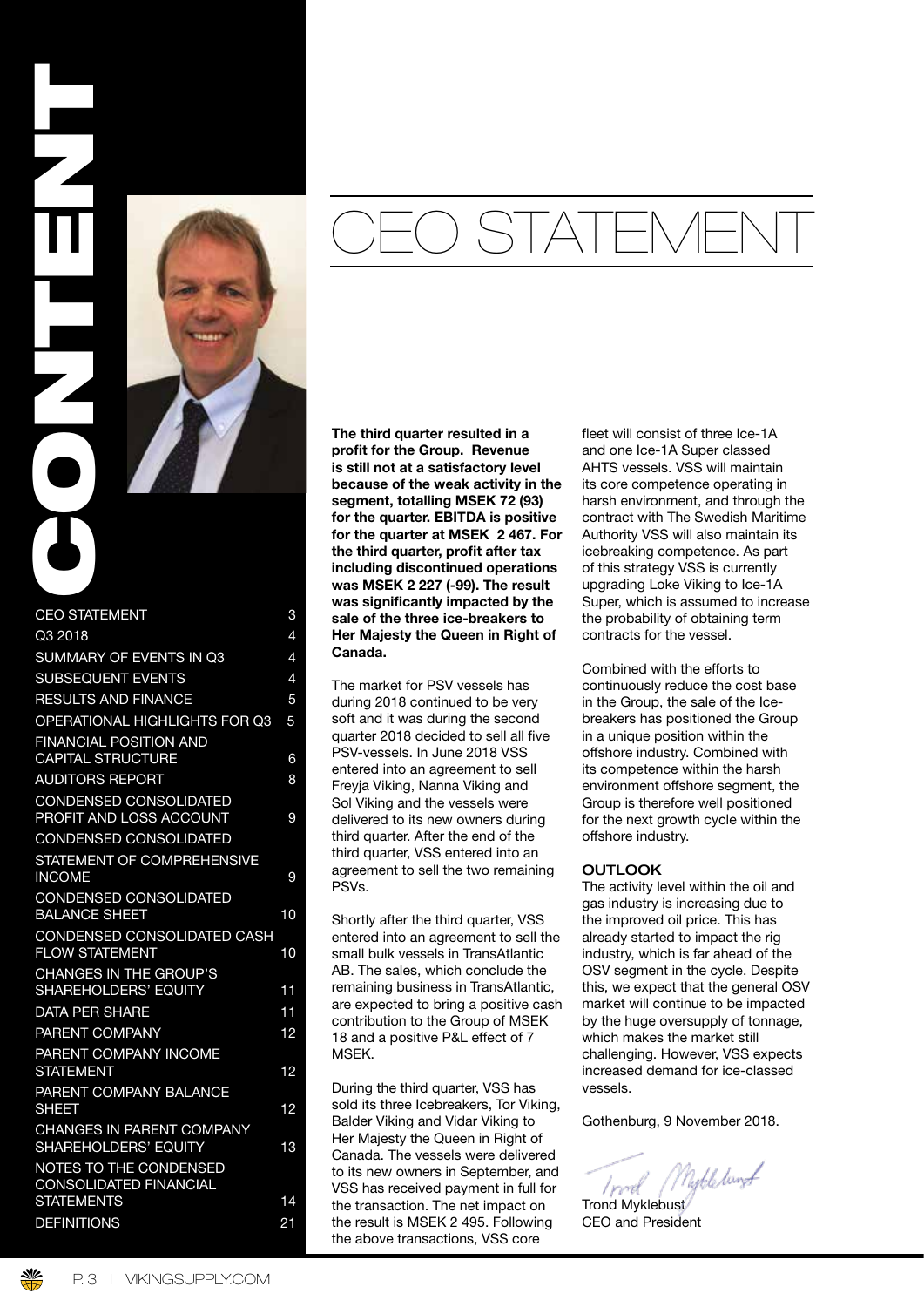# $\exists$ RI

Q3

- Total revenue from continuing operations was MSEK 72 (93)
- EBITDA from continuing operations was MSEK 2,467 (-15) of which MSEK 2 495 is related to gain from sale of vessels
- Result after tax including discontinued operations was MSEK 2,227 (-99)
- Result after tax per share including discontinued operations was SEK 238.7 (-24.5)

# YEAR TO DATE

- Total revenue from continuing operations was MSEK 248 (264)
- EBITDA from continuing operations was MSEK 2,407 (-116) of which MSEK 2 495 is related to gain from sale of vessels
- Result after tax including discontinued operations was MSEK 1,874 (-200)
- Result after tax per share including discontinued operations was SEK 206.8 (-49.0)

# SUMMARY OF EVENTS IN Q3

- EBITDA for Q3 from continuing operations, including capital gain from sale of vessels, was MSEK 2,467 (-15). EBITDA adjusted for capital gain from sale of vessels was MSEK -28 (-15).
- The average fixture rate in Q3 for the AHTS fleet was USD 27,100 (37,500) and the average utilization was 56 % (36).
- During the third quarter, VSS has sold its three Icebreakers, Tor Viking, Balder Viking and Vidar Viking to Her Majesty the Queen in Right of Canada. The vessels were delivered to its new owners in September, and VSS has received payment in full for the transaction. The net impact on the result is MSEK 2,495.
- An impairment of MSEK 18 was recognized for the two remaining PSV vessels Idun Viking and Frigg Viking, (for further information see note 2, Tangible fixed assets).
- An impairment of MSEK 137 was recognized for the AHTS vessel Odin Viking, (for further information see note 2, Tangible fixed assets).

# JBSEQUENT EVENTS

- An agreement has been entered into selling the remaining three small bulk vessels. The vessels will according to the agreement be delivered to the new owners during Q4 2018. The sales, which conclude the remaining business in TransAtlantic AB, are expected to bring a positive cash contribution to the Group of MSEK 18 and a positive P&L effect of 7 MSEK.
- After the end of the third quarter, VSS entered into an agreement to sell the two remaining PSVs, Idun Viking and Frigg Viking. This will have neutral effect on the result in Q4.

| <b>KEY FINANCIALS</b>                             | Q3 2018 | Q3 2017 |
|---------------------------------------------------|---------|---------|
| Net sales, MSEK <sup>1)</sup>                     | 72      | 93      |
| EBITDA, MSEK <sup>1)</sup>                        | 2,467   | $-15$   |
| Result after tax, MSEK <sup>2)</sup>              | 2,227   | -99     |
| Earnings per share after tax, SEK <sup>2)</sup>   | 238.7   | $-24.5$ |
| Shareholders' equity per share, SEK <sup>4)</sup> | 322.8   | 265.1   |
| Return on equity, % <sup>2)</sup>                 | 464.0   | $-30.3$ |
| Equity ratio, % 3)                                | 74.6    | 38.9    |
| Market adjusted equity ratio, % <sup>3)</sup>     | 74.1    | 42.1    |

1) Excludes discontinued operations

2) Includes discontinued operations 3) The calculation includes assets held for sale

4) Retroactive adjustment of key ratios has been made as a result of the reverse share split (1:100) implemented in January 2018.

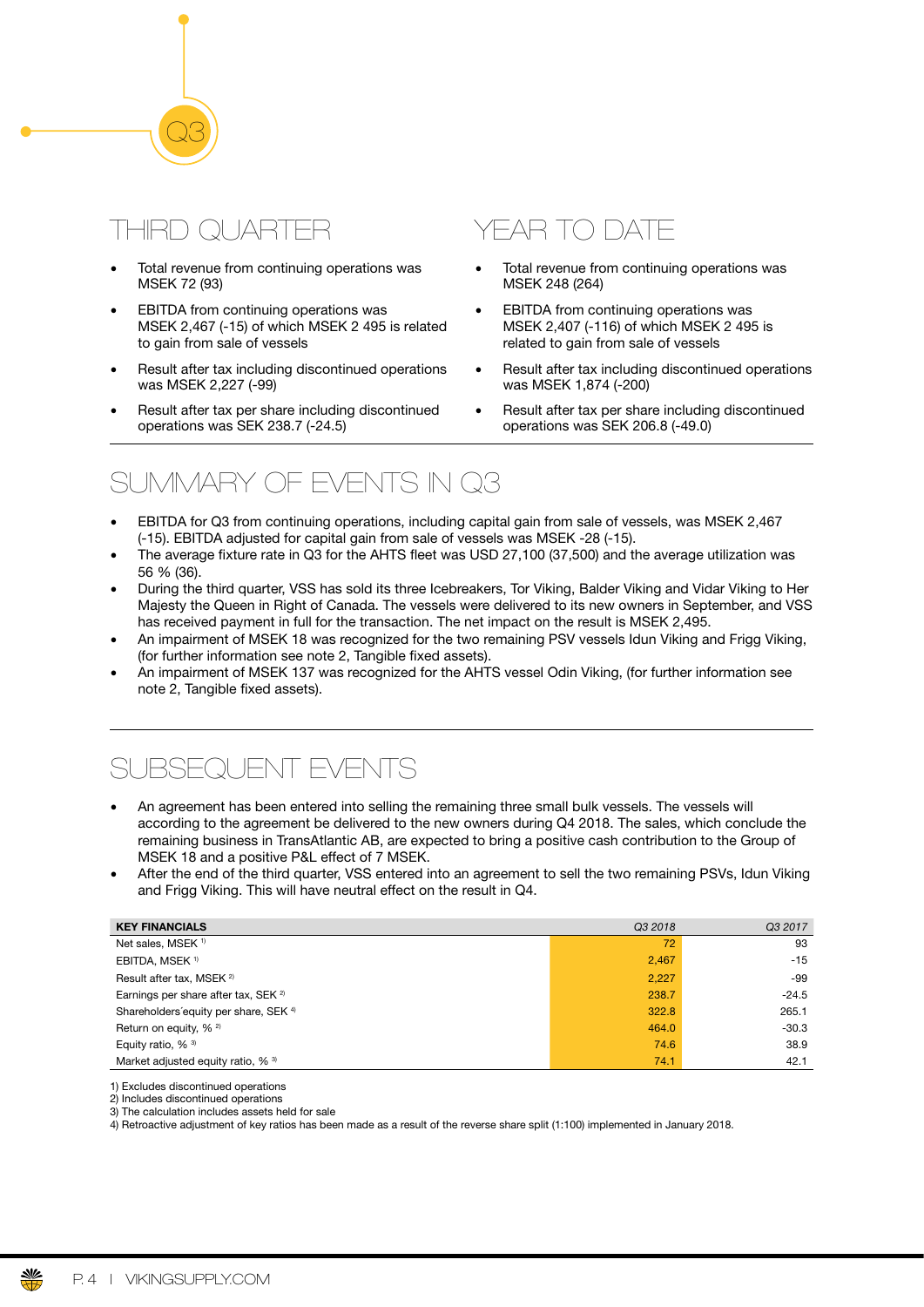

Q3



FSL II TS AND FINANCE

# RESULTS YEAR TO DATE 2018

Total revenue for the Group for the year to date was for continuing operations MSEK 248 (264).

The Group's EBITDA for the year to date from continuing operations, including capital gain from sale of vessels, was MSEK 2,407 (-116). EBITDA adjusted for capital gain from sale of vessels was MSEK -88 (-15).

Net financial items were for continuing operations MSEK -65 (80). The financial items 2017 include a gain from bond settlement of MSEK 112.

The Group's result after tax including discontinued operations was MSEK 1 874 (-200). The result includes capital gain from sale of vessels of MSEK 2 495, impairment losses on the PSV-fleet by MSEK 190, impairment losses on the AHTS vessel Odin Viking by MSEK 137 and a negative result from operations of MSEK 294.



### ANCHOR HANDLING TUG SUPPLY VESSELS (AHTS)

Total AHTS revenue was MSEK 41 (61) in Q3. Total EBITDA, including capital gain from sale of vessels, was MSEK 2,470 (-16). EBITDA adjusted for capital gain from sale of vessels was MSEK -25 (-16).

During Q3, two vessels have been operating in the North Sea spot market. Brage Viking has for parts of the quarter been operating on a term contract but returned to the North Sea spot market in August. Two AHTS vessels have remained in lay-up during the quarter, while three vessels have been sold during the quarter. The North Sea spot market has remained weak throughout the quarter, and although the utilization for the vessels operating in the spot market has seen a modest increase compared to the corresponding quarter last year, the income levels are still at an unsatisfactory level.

| <b>AHTS Q3</b>                  | <b>Fixture rates</b> | (USD)    | <b>Utilization</b> | (%)   |
|---------------------------------|----------------------|----------|--------------------|-------|
| AHTS vessels on term charters   | 37,500               | $(-)$    | 100                | $(-)$ |
| AHTS vessels on the spot market | 24,500               | (37.500) | 51                 | (36)  |
| <b>Total AHTS fleet</b>         | 27.100               | (37,500) | 56                 | (36)  |

*The table above excludes three laid-up vessels.*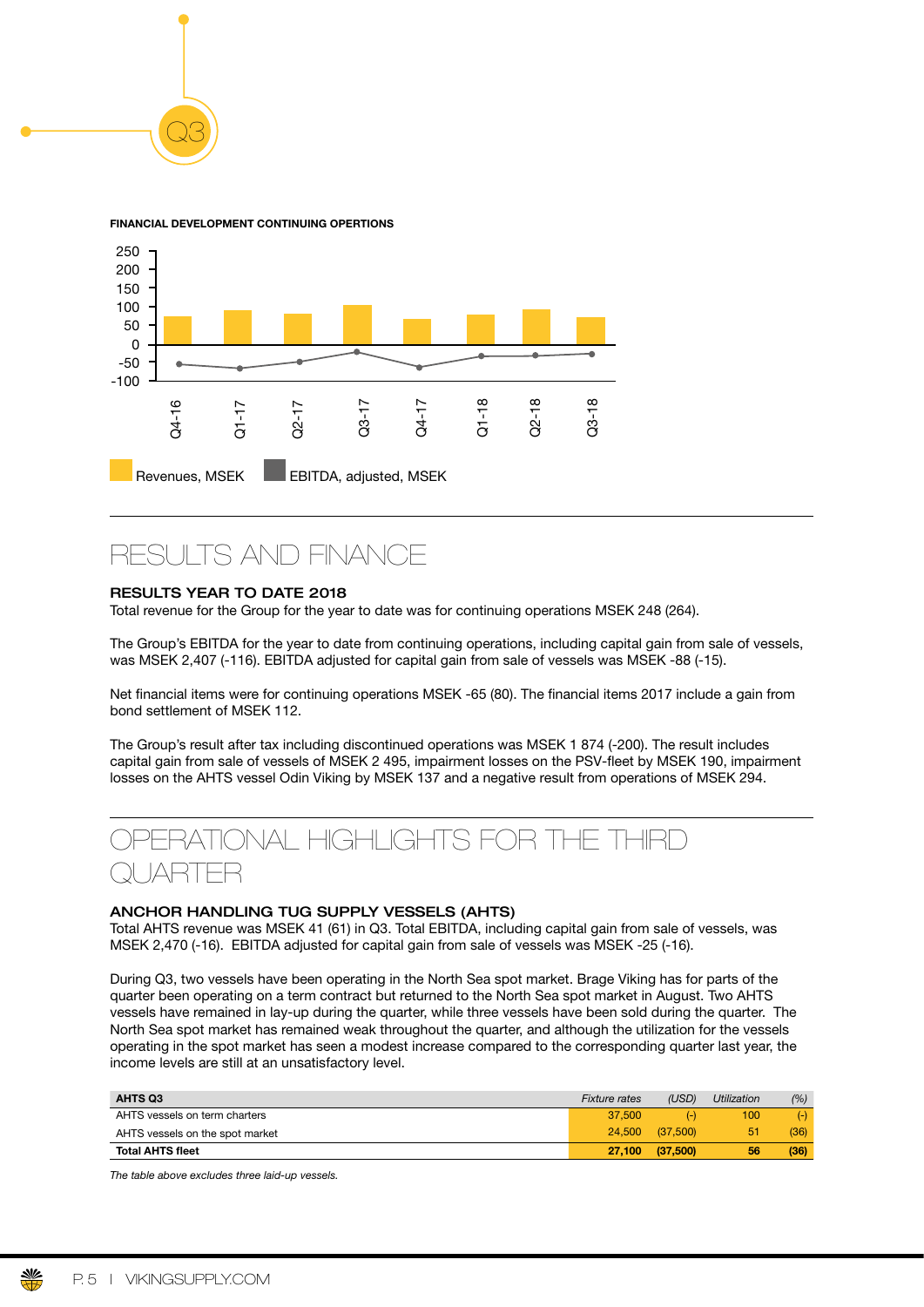| Firm contract       |            | Option<br>$\mathcal{L}(\mathcal{L})$ |            | Spot       | Layup      |            |            |            |            |            |            |            |
|---------------------|------------|--------------------------------------|------------|------------|------------|------------|------------|------------|------------|------------|------------|------------|
| <b>AHTS</b>         | <b>OCT</b> | <b>NOV</b>                           | <b>DEC</b> | <b>JAN</b> | <b>FEB</b> | <b>MAR</b> | <b>APR</b> | <b>MAY</b> | <b>JUN</b> | <b>JUL</b> | <b>AUG</b> | <b>SEP</b> |
| Odin Viking         |            |                                      |            |            |            |            |            |            |            |            |            |            |
| Loke Viking         |            |                                      |            |            |            |            |            |            |            |            |            |            |
| Njord Viking        |            |                                      |            |            |            |            |            |            |            |            |            |            |
| Magne Viking        |            |                                      |            |            |            |            |            |            |            |            |            |            |
| <b>Brage Viking</b> |            |                                      |            |            |            |            |            |            |            |            |            |            |

*Figures in the tables are as of 30 September 2018.*

Q3

### SERVICES AND SHIP MANAGEMENT

Total Services and Ship Management revenue was MSEK 31 (32) in Q3. Total EBITDA was MSEK -3 (1).

Viking Ice Consultancy (VIC) has during the third quarter continued the work on several smaller consultancy contracts, with focus on ice management and implementation of the Polar Code.

The operations within the ship management segment proceeded as planned throughout the quarter.

# DISCONTINUED OPERATIONS

The previous segments TransAtlantic AB and PSV have in this financial report been recognized as discontinued operations and assets held for sale, according to IFRS 5 Assets Held for Sale and Discontinued Operations (see note 4, Discontinued operation and assets held for sale).

# FINANCIAL POSITION AND CAPITAL STRUCTURE

At the end of the period, the Group's equity amounted to MSEK 3 011. The equity increased during the frst three quarters by net MSEK 2 040 due to the new share issue of MSEK 122 net after expenses, the proft for the period of MSEK 1 874 and a positive change in the translation reserve of MSEK 44 attributable to currency differences on net investments in subsidiaries. Further information of the concluded new share issues can be found in section "Changes in the Group´s shareholders´ equity" on page 11.

The in January 2018 completed equity issue of total MSEK 126, net after expenses, brought liquidity to the Group of total MSEK 120.

Gross investments during the first nine months amounted to MSEK 0 (1).

The three PSV vessels Freyja-, Nanna- and Sol Viking were sold in July 2018. The sales proceeds amounted to MSEK 75, net after sales expenses. In August 2018 the three AHTS/Icebreaker vessels Tor-, Balder- and Vidar Viking were sold. The sales proceeds amounted to MSEK 3 331, net after sales expenses.

The loan amortizations during the nine month period amounted to MSEK 1 255 (41). All loan facilities related to the PSV Segment and the AHTS/Icebreaker vessels Tor-, Balder- and Vidar Viking have been repaid. Instalments have also been made on remaining loan facilities related to the AHTS segment.

The company is still bound by the restructuring agreement with its banks. Until VSS has reached an agreement to normalize its bank agreements, the company is prohibited from making distributions to its shareholders and from making any significant investments.

For further information of the Group´s fnancial position see note 5, Interest bearing liabilities and note 6, Cash and cash equivalents.

Viking Supply Ships AB is obliged to publish this report in accordance with the Swedish Securities Act and/ or the Swedish Financial Instruments Trading Act. This report has been prepared in both Swedish and English

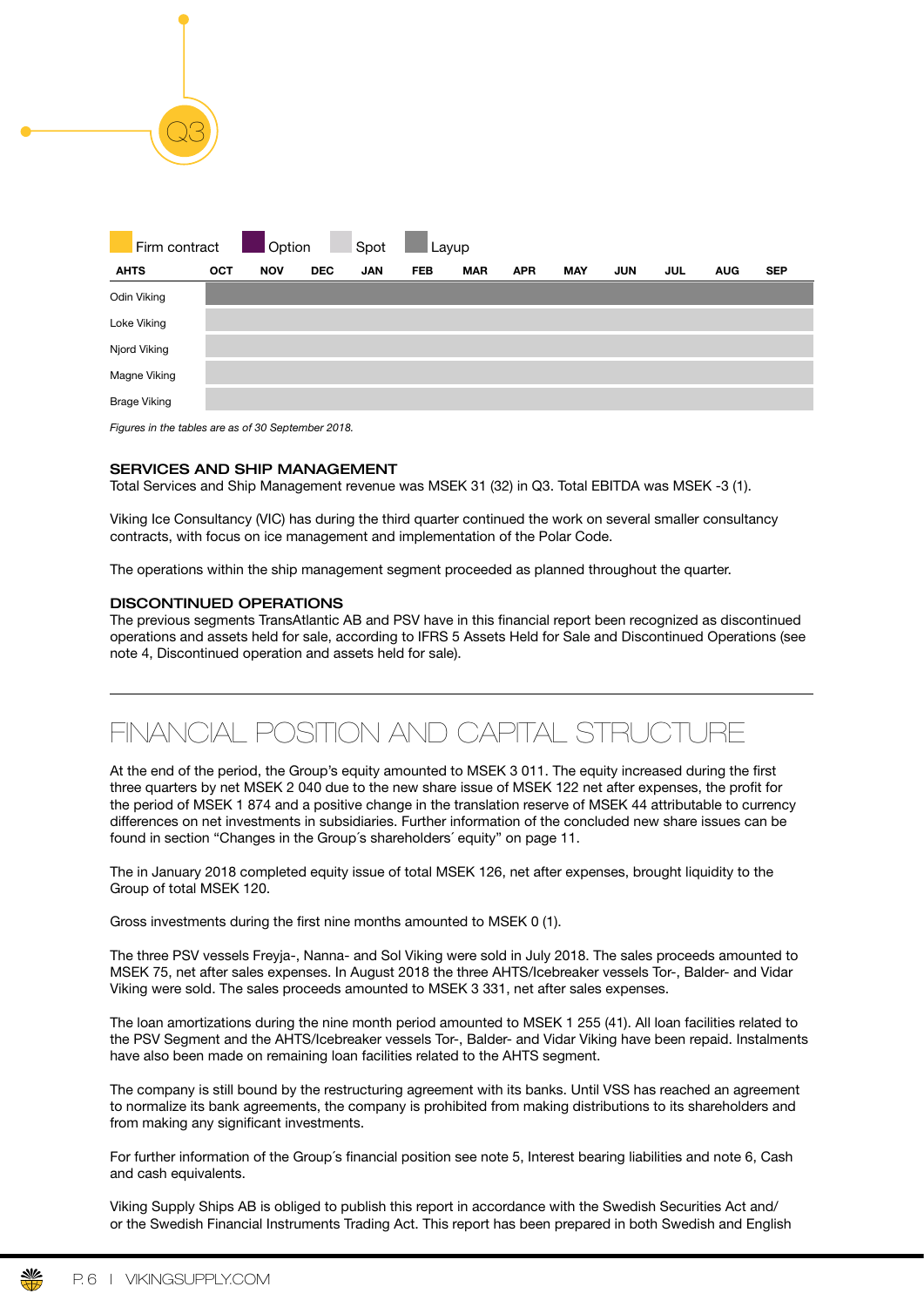

versions. In case of variations in the contents between the two versions, the Swedish version shall govern. This report was submitted for publication at 8:30 am (CET) on 9 November, 2018.

The undersigned certify that the interim report gives a true and fair picture of the Group's fnancial position and results, and describes material risks and uncertainties facing the Parent Company and the companies included in the Group.

Gothenburg, 9 November 2018

Viking Supply Ships AB

Bengt A. Rem Folke Patriksson Erik Borgen<br>Chairman Folke Petriksson Erik Board member Deputy chairman Board member

Board member Board member CEO

Håkan Larsson Magnus Sonnorp Trond Myklebust

Christer Lindgren Employee representative

# FINANCIAL CALENDAR 2019

7 February Q4 Interim report 7 March Annual General Meeting

### INVESTOR RELATIONS

Please contact Interim CFO, Morten G. Aggvin, ph. +47 41 04 71 25

The interim report is available on the company's website: www.vikingsupply.com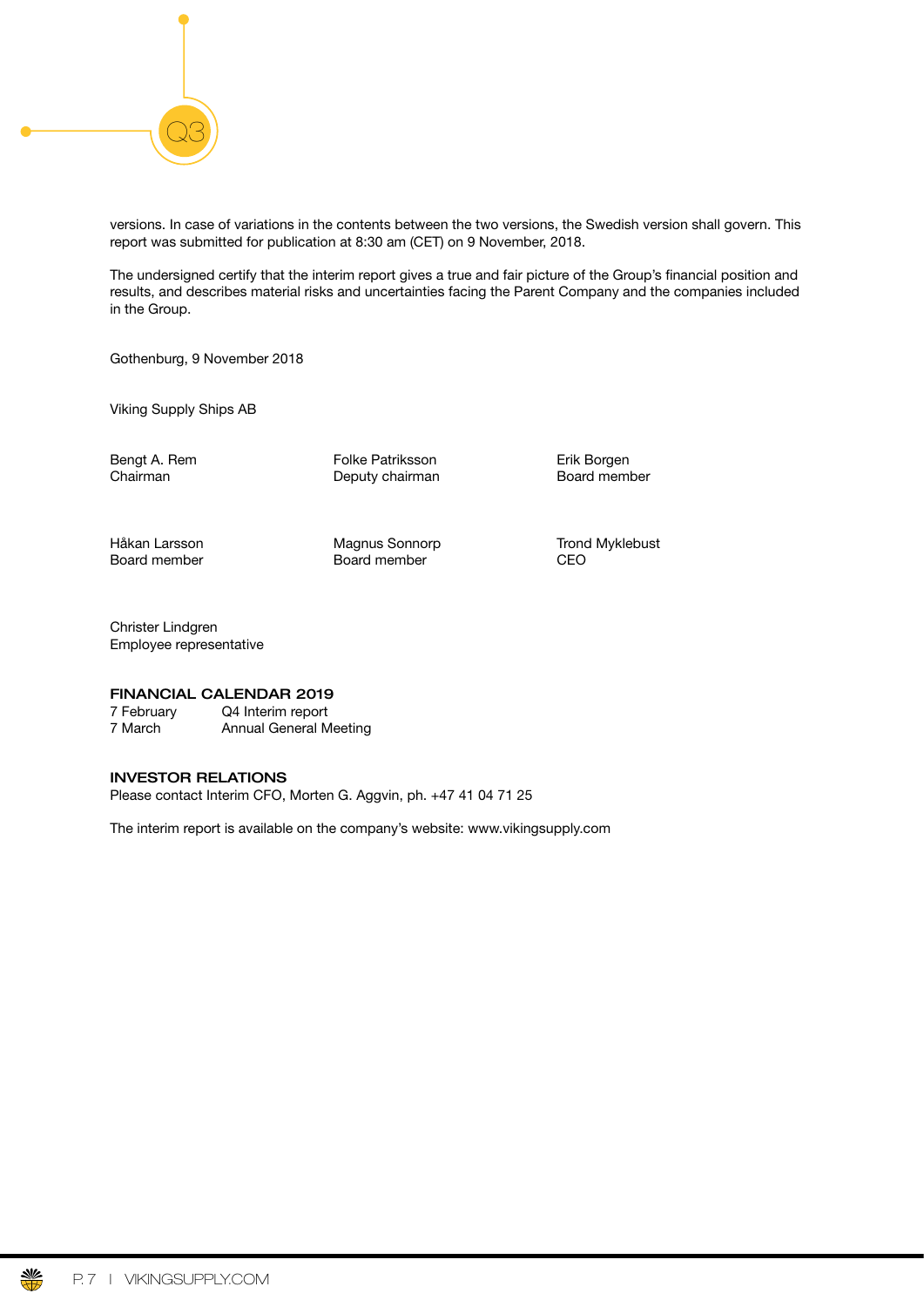# Rödl & Partner

# Auditors' review report of interim financial information prepared in accordance with IAS 34 and **Chapter 9 of the Swedish Annual Accounts Act.**

To the Board of Directors of Viking Supply Ships AB (publ), org. nr. 556161-0113

# **Introduction**

Q3

We have reviewed the accompanying interim report for Viking Supply Ships AB for the period 1 January 2018 to 30 September, 2018. The Board of Directors and the Managing Director are responsible for the presentation and presentation of this integrity are at the separation of the Synable Anguel preparation and presentation of this interim report in accordance with IAS 34 and the Swedish Annual preparation and presentation of this interim report in accordance with 1AS 34 and the swedish Annual Accounts Act. Our responsibility is to express a conclusion on this interim report based on our review. Vi har utfört en översig granska delårsrapport för Viking Supply Ships AB av bifogade delårsrapport för Viking Supply Ships AB ab antiwe have reviewed the accompanying interim report for Viking Supply Ships AB for the period is slutsats slutsats om desponsionly is to vapress a conclusion on this internt

# **Scope of review**

We conducted our review in accordance with the International Standard on Review Engagements, ISRE 2410 Review of Interim Financial Statements Performed by the Independent Auditor of the Entity. A review consists of making inquiries, primarily of persons responsible for financial and accounting review consists of making inquiries, primarily of persons responsible for financial and accounting matters, and applying analytical and other review procedures. A review is substantially less in scope than an audit conducted in accordance with International Standards on Auditing and other generally accepted auditing standards in Sweden. The procedures performed in a review do not enable us to obtain assurance that we would become aware of all significant matters that might be identified in an audit. Therefore, the conclusion expressed based on a review does not give the same level of assurance as a conclusion concrete the grandit expressed based on an audit. det inte möjligt för oss att skaffa oss en sådan säkerhet att vi blir medvetena om alla viktiga

#### **Conclusion** Conclusion

Based on our review, nothing has come to our attention that causes us to believe that the accompanying interim report does not present fairly, in all material aspects, the financial position of the entity as at 30 September 2018, and of its financial performance and its cash flows for the nine months period then ended in accordance with IAS 34 and Chapter 9 of the Swedish Annual Accounts Act. Grundat på vår översiktliga granskning har det inte kommit fram några omständigheter som ger oss

Stockholm on 5 November 2018

Rödl & Partner Nordic AB rättvisande bild av företagets finansiella ställning per den 30 september 2018 samt av dess finansiella

Mathias Racz Authorized public accountant

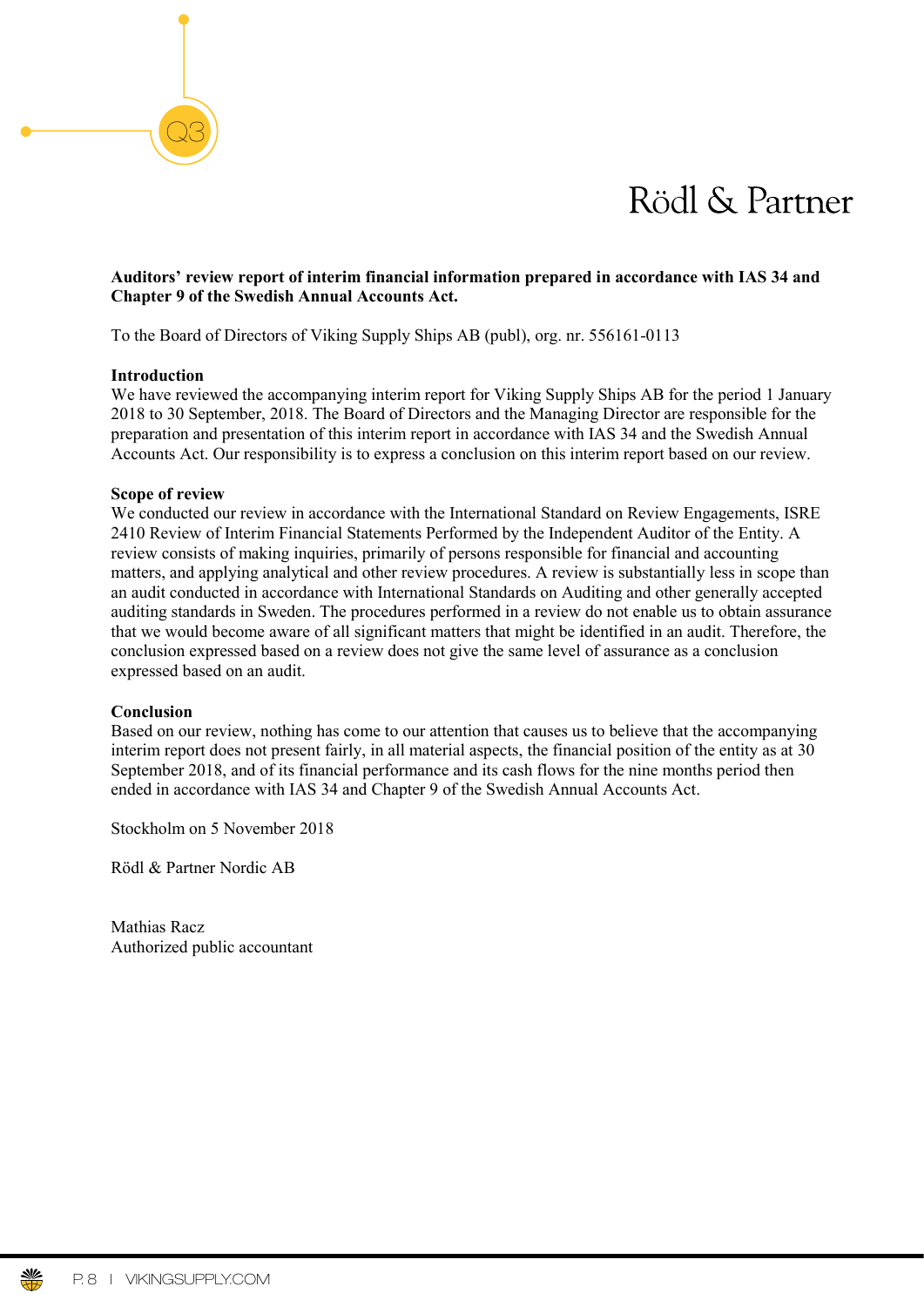# CONDENSED CONSOLIDATED PROFIT AND LOSS ACCOUNT

| (MSEK)                                                 | <b>Note</b> | Q3 2018 | Q3 2017 | Q1-Q3 2018 | Q1-Q3 2017 | Q1-Q4 2017 |
|--------------------------------------------------------|-------------|---------|---------|------------|------------|------------|
| Net sales                                              |             | 72      | 93      | 248        | 264        | 331        |
| Other operating revenue                                |             | 2,496   | 0       | 2,496      | $\Omega$   | $\Omega$   |
| Direct voyage cost                                     |             | $-7$    | -8      | $-21$      | $-25$      | $-34$      |
| Personnel costs                                        |             | $-59$   | $-75$   | $-213$     | $-263$     | $-334$     |
| Other costs                                            |             | $-35$   | $-25$   | $-103$     | $-92$      | $-137$     |
| Depreciation/impairment                                | 2           | $-165$  | -33     | $-228$     | $-103$     | $-135$     |
| <b>Operating result</b>                                |             | 2,302   | -48     | 2,179      | $-219$     | $-309$     |
| Net financial items                                    |             | $-26$   | -9      | $-65$      | 80         | 66         |
| <b>Result before tax</b>                               |             | 2,276   | $-57$   | 2,114      | $-139$     | $-243$     |
| Tax                                                    | 8           | $-3$    | 0       | $-3$       |            |            |
| <b>Result from continuing operations</b>               | 3           | 2,273   | $-57$   | 2,111      | -138       | $-242$     |
| Result from discontinued operations                    | 4           | $-46$   | $-42$   | $-237$     | $-62$      | -90        |
| <b>Result for the period</b>                           |             | 2 2 2 7 | -99     | 1,874      | -200       | $-332$     |
| Earnings attributable to Parent Company's share-       |             |         |         |            |            |            |
| holders, per share in SEK (before and after dilution): |             |         |         |            |            |            |
| -Result from continuing operations                     |             | 243.5   | $-14.5$ | 232.9      | $-33.9$    | $-59.2$    |
| -Result from discontinued operations                   |             | $-4.8$  | $-10.0$ | $-26.1$    | $-15.1$    | $-22.1$    |
| Total <sup>1)</sup>                                    |             | 238.7   | $-24.5$ | 206.8      | $-49.0$    | $-81.3$    |

*1) Retroactive adjustment of key ratios has been made as a result of the reverse share split (1:100) implemented in January 2018.*

# CONDENSED CONSOLIDATED STATEMENT OF COMPREHENSIVE INCOME

| <b>MSEK</b>                                                   | <b>Note</b> | Q3 2018 | Q3 2017                  | Q <sub>1</sub> -Q <sub>3</sub> 2018 | Q1-Q3 2017 | Q1-Q4 2017 |
|---------------------------------------------------------------|-------------|---------|--------------------------|-------------------------------------|------------|------------|
| <b>Result for the period</b>                                  |             | 2.227   | -99                      | 1.874                               | $-200$     | $-332$     |
| Other comprehensive income for the period:                    |             |         |                          |                                     |            |            |
| Items that will not be restored to the income<br>statemement  |             |         |                          |                                     |            |            |
| Revaluation of net pension obligations                        |             |         | $\overline{\phantom{0}}$ |                                     |            | 0          |
| Items that later can be restored to the income<br>statemement |             |         |                          |                                     |            |            |
| Change in translation reserve, net                            |             | $-44$   | -55                      | 44                                  | $-154$     | $-141$     |
| Other comprehensive income                                    |             | $-44$   | -55                      | 44                                  | $-154$     | $-141$     |
| Total comprehensive income for the period                     |             | 2,183   | $-154$                   | 1.918                               | $-354$     | $-473$     |

Q3

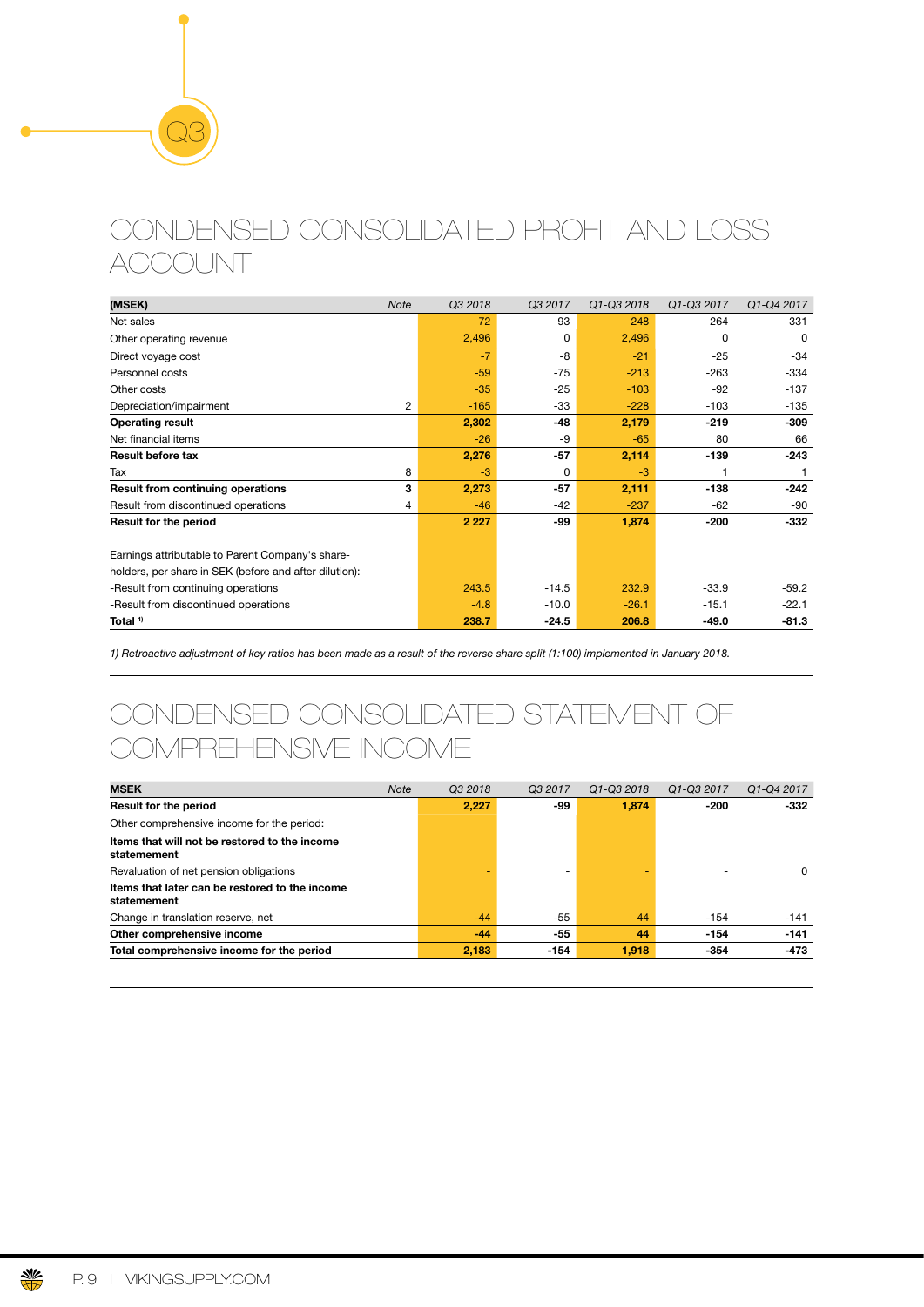# CONDENSED CONSOLIDATED BALANCE SHEET

| <b>MSEK</b>                                 | <b>Note</b> | Q3 2018  | Q4 2017 |
|---------------------------------------------|-------------|----------|---------|
| Vessels                                     | 2           | 1,724    | 2,715   |
| Other tangible fixed assets                 |             | $\Omega$ |         |
| <b>Financial assets</b>                     |             | 15       | 15      |
| <b>Total fixed assets</b>                   |             | 1,739    | 2,731   |
| Other current assets                        | 6           | 2,214    | 139     |
| Assets held for sale                        | 4           | 83       | 15      |
| <b>Total current assets</b>                 |             | 2,297    | 154     |
| <b>TOTAL ASSETS</b>                         | 3           | 4,036    | 2,885   |
| Shareholders' equity                        |             | 3,011    | 971     |
| Long-term liabilities                       | 5           | 825      | 20      |
| Other current liabilities                   | 5           | 190      | 1,891   |
| Liabilities related to assets held for sale | 4           | 10       | 3       |
| <b>Total current liabilities</b>            |             | 200      | 1,894   |
| TOTAL EQUITY, PROVISIONS AND LIABILITIES    |             | 4,036    | 2,885   |

# VALUATION OF FINANCIAL ASSETS AND LIABILITIES

Q3

The valuation of fnancial assets and liabilities in the balance sheet is based on acquisition value or fair value. The valuation of FX derivatives and interest rate derivatives is based on fair value. The balance items "Long-term liabilities" include derivatives of MSEK 0 (5). Valuation of other fnancial assets and liability items in the balance sheets are based on acquisition value.

# ASSESSMENT OF FAIR VALUE OF FINANCIAL INSTRUMENTS

The valuation of fnancial instruments is based on classifcation in three levels: Level 1, fair values based on market values, where the instruments are traded on an active market are available. Level 2, no market values based on an active market are available, valuations are instead based on measurements of discounted cash flows. Level 3, at least one variable is based on own assessments. The fair value valuation of the Group's FXand interest rate instruments are based on input according to level 2.

# CONDENSED CONSOLIDATED CASH FLOW **STATEMENT**

| <b>MSEK</b>                                                          | <b>Note</b> | Q3 2018 | Q3 2017      | Q1-Q3 2018 | Q1-Q3 2017 | Q1-Q4 2017 |
|----------------------------------------------------------------------|-------------|---------|--------------|------------|------------|------------|
| Cash flow from operations before changes in<br>working capital       |             | $-98$   | $-22$        | $-138$     | $-146$     | $-210$     |
| Changes in working capital                                           |             | 22      | $-1$         | 26         | $-77$      | $-42$      |
| Cash flow from current operations                                    |             | $-76$   | $-23$        | $-112$     | $-223$     | $-252$     |
| Cash flow from investing activities                                  |             | 3,331   |              | 3,331      | O          | $-1$       |
| Cash flow from financing activities                                  |             | $-791$  | 2            | $-710$     | 6          | 38         |
| Changes in cash and cash equivalents from<br>continuing operations   |             | 2,464   | -20          | 2,509      | $-217$     | $-215$     |
| Cash-flow from discontinued operations:                              |             |         |              |            |            |            |
| Cash flow from current operations                                    |             | $-23$   | $-7$         | $-26$      | $-18$      | $-22$      |
| Cash flow from investing activities                                  |             | 75      | <sup>0</sup> | 75         | 0          | $\Omega$   |
| Cash flow from financing activities                                  |             | $-427$  | $-4$         | $-425$     | 17         | 17         |
| Changes in cash and cash equivalents from<br>discontinued operations | 4           | $-375$  | $-11$        | $-376$     | -1         | -5         |
| Cash and cash equivalents at beginning of period                     |             | 78      | 71           | 34         | 273        | 273        |
| Exchange-rate difference in cash and cash<br>equivalents             |             | $-29$   | $-10$        | $-29$      | $-25$      | $-19$      |
| <b>CASH AND CASH EQUIVALENTS AT END OF</b><br><b>PERIOD</b>          | 6           | 2,138   | 30           | 2,138      | 30         | 34         |

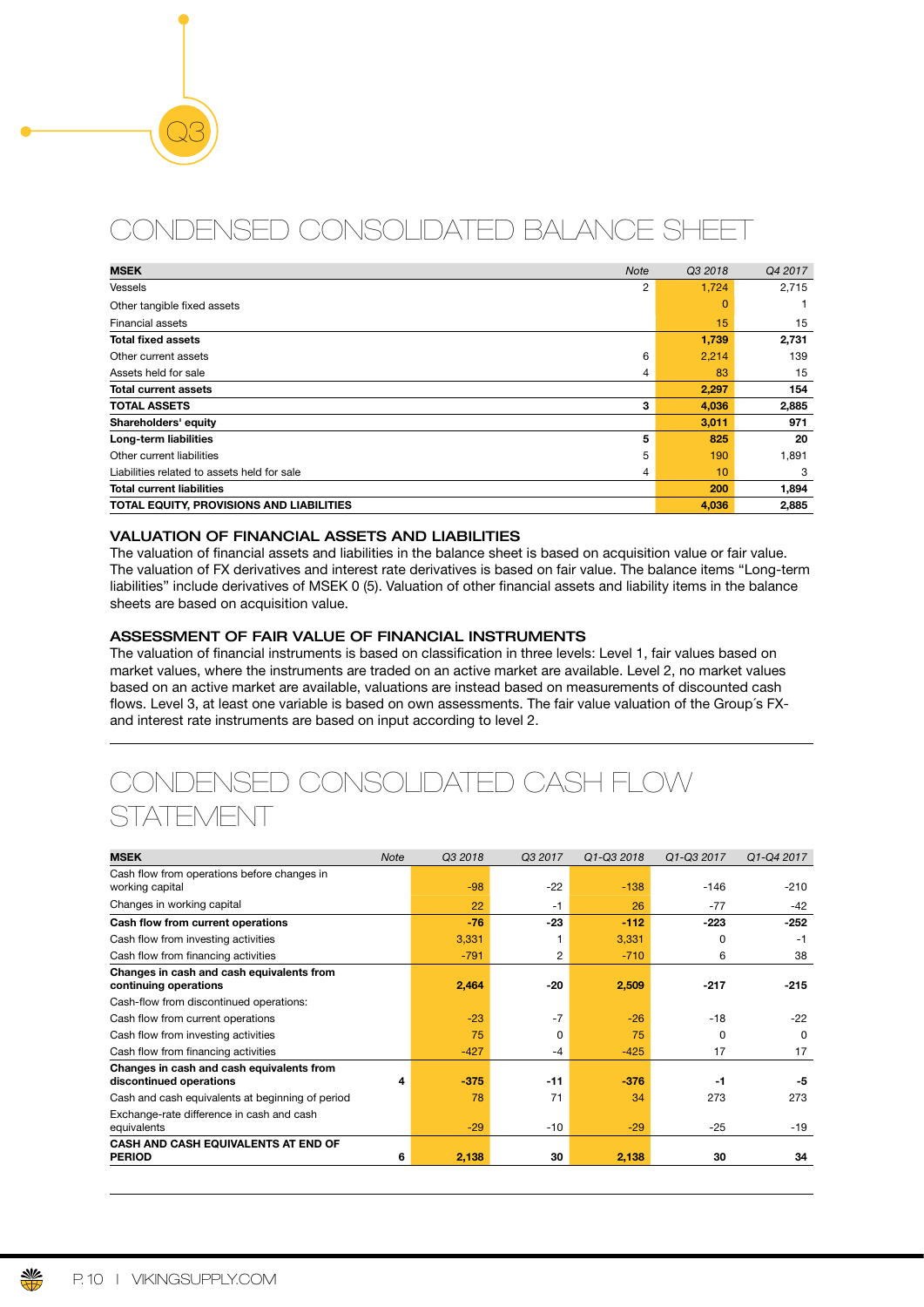# CHANGES IN THE GROUP'S SHAREHOLDERS' EQUITY

| Shareholders' equity (MSEK)                          | Note | Q3 2018 | Q3 2017 | Q1-Q3 2018 | Q1-Q3 2017               | Q1-Q4 2017 |
|------------------------------------------------------|------|---------|---------|------------|--------------------------|------------|
| Equity at beginning of period <sup>1)</sup>          |      | 828     | 1.240   | 971        | 1.440                    | 1.440      |
| New Share Issue, net after expenses <sup>1) 2)</sup> |      |         |         | 122        | $\overline{\phantom{0}}$ |            |
| Total comprehensive income for the period            |      | 2.183   | -154    | 1.918      | -354                     | -473       |
| <b>SHAREHOLDERS' EQUITY AT END OF PERIOD</b>         |      | 3,011   | 1.086   | 3.011      | 1.086                    | 971        |

*1) Shares equivalent to MSEK 7, of the total new share issue of MSEK 131, was subscribed and paid for and thus included in the Group´s closing shareholders´ equity as at 31 December 2017.*

*2) The amount in Q1 2018 includes issue expenses of MSEK 2, and in Q1-Q4 of MSEK 3.*

Q3

| Share capital (MSEK)                            | <b>Note</b> | Q <sub>3</sub> 2018 | Q <sub>3</sub> 2017      | Q1-Q3 2018 | Q1-Q3 2017               | Q1-Q4 2017 |
|-------------------------------------------------|-------------|---------------------|--------------------------|------------|--------------------------|------------|
| Share capital at beginning of period            |             | 410                 | 410                      | 410        | 344                      | 344        |
| Reduction to unrestricted reserve <sup>2)</sup> |             | -                   | -                        | $-307$     | $\overline{\phantom{0}}$ |            |
| New share issue $1$                             |             | -                   | $\overline{\phantom{0}}$ | 131        | 66                       | 66         |
| Bonus issue <sup>2)</sup>                       |             | -                   | $\overline{\phantom{0}}$ | 176        | $\overline{\phantom{a}}$ |            |
| Share capital at end of period                  |             | 410                 | 410                      | 410        | 410                      | 410        |

*1) The share issue of total MSEK 131 comprised a MSEK 123 rights issue, a MSEK 7 share issue with payment against set-off to Viking Invest AS for* f*nancial services and a MSEK 1 share issue payment against set-off to Viking Invest AS for guarantee fee for the guarantee undertaking 2) The reduction to unrestricted reserve and the bonus issue has been carried out to conserve the share capital before the new share issues and the reversed spit.*

| Number of shares ('000)                             | <b>Note</b> | Q3 2018 | Q <sub>3</sub> 2017      | Q1-Q3 2018 | Q1-Q3 2017               | Q1-Q4 2017 |
|-----------------------------------------------------|-------------|---------|--------------------------|------------|--------------------------|------------|
| Number of outstanding shares at beginning of period |             | 9.327   | 409.593                  | 409.593    | 343.545                  | 343.545    |
| Number of new shares issued <sup>1)</sup>           |             | -       | $\overline{\phantom{0}}$ | 523.141    | 66.048                   | 66.048     |
| Reversed split <sup>2)</sup>                        |             | -       | $\overline{\phantom{0}}$ | $-923.407$ | $\overline{\phantom{0}}$ |            |
| Total number of shares at end of period             |             | 9.327   | 409.593                  | 9.327      | 409.593                  | 409.593    |
| Average number of shares outstanding                |             | 9.327   | 409.593                  | 9.059      | 408.177                  | 408.534    |

*1) In January 2018 following new share issues were completed:*

- *A new share issue with preferential rights for existing shareholders whereby the number of shares was increased by 24,821,217 series A shares and by 466,690,334 series B shares, total 491 511 551 new shares. The issue price was SEK 0.25 per share.*
- *A share issue with payment against set-off to Viking Invest AS wherby the number of shares was increased by 5,463,150 series B shares. The issue price was SEK 0.25 per share.*
- *A share issue with payment against set-off to Viking Invest AS wherby the number of shares was increased by 26,166,400 series B shares. The issue price was SEK 0.25 per share.*

*2) In January 2018 a reversed split was carried out with ratio 100:1, which implied that every 100 of series A- and B shares was replaced by 1 share in the same series, whereby the total number of outstanding shares amounted to 9,327,339.* 

# DATA PER SHARE 1)

| (SEK)                                | <b>Note</b> | Q3 2018 | Q3 2017 | Q1-Q3 2018 | Q1-Q3 2017 | Q <sub>1</sub> -Q <sub>4</sub> 2017 |
|--------------------------------------|-------------|---------|---------|------------|------------|-------------------------------------|
| EBITDA <sup>2)</sup>                 |             | 264.3   | $-3.9$  | 265.5      | $-28.5$    | $-42.3$                             |
| Result after tax (EPS) <sup>2)</sup> |             | 243.5   | $-14.5$ | 232.9      | $-33.9$    | $-59.2$                             |
| Equity $3$                           |             | 322.8   | 265.1   | 322.8      | 265.1      | 237.2                               |
| Operating cash flow <sup>2)</sup>    |             | $-5.9$  | $-6.6$  | $-17.1$    | $-9.0$     | $-26.4$                             |
| Total cash flow <sup>2)</sup>        |             | 265.1   | $-5.2$  | 277.8      | $-47.4$    | $-45.8$                             |

*1) Retroactive adjustment of key ratios has been made as a result of the reverse share split (1:100) implemented in January 2018.*

*2) Calculated on continuing operations*

*3) The calculation includes assets held for sale*

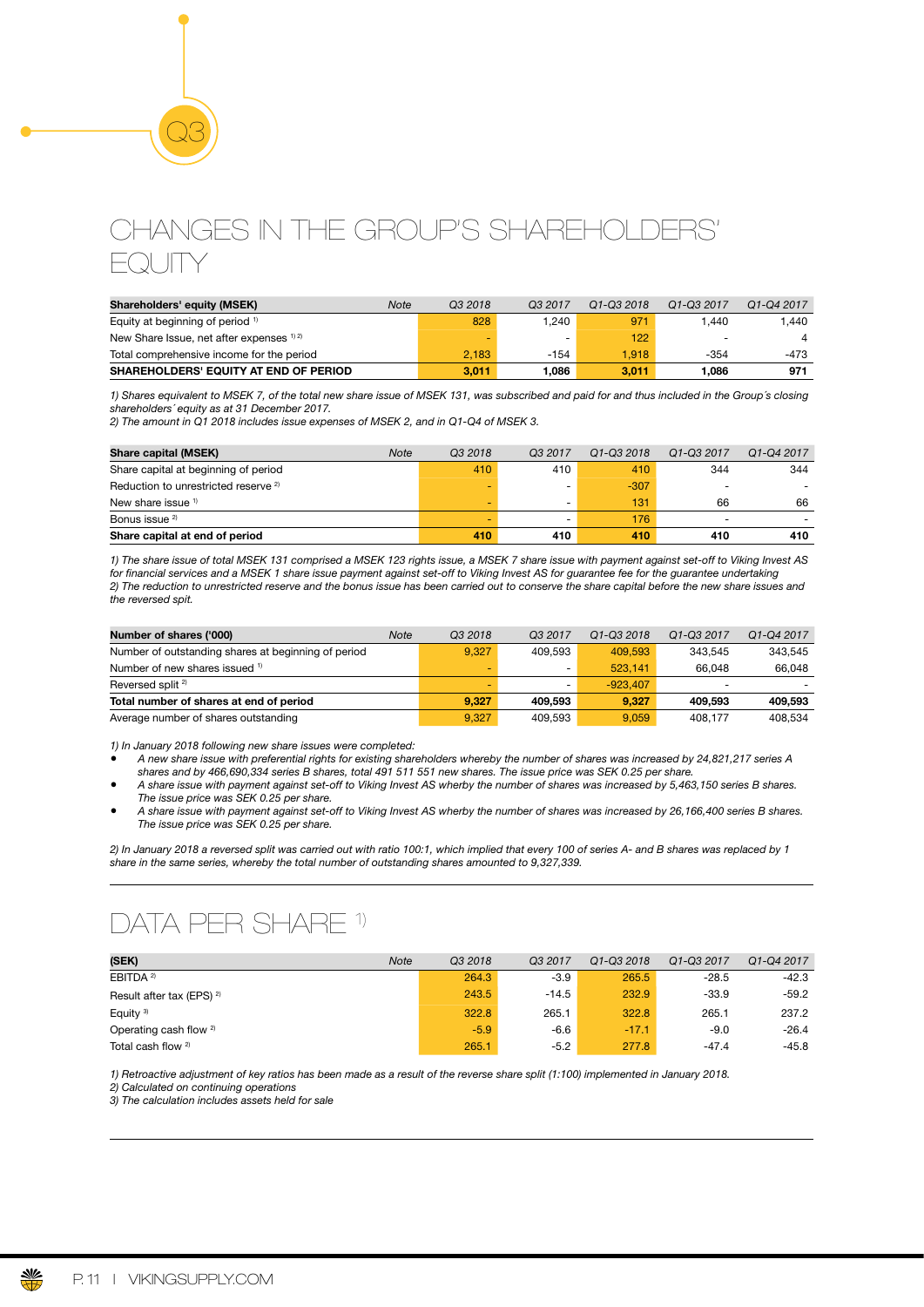# PARENT COMPANY

Q3

The activity in the Parent Company mainly consists of the shareholdings in Viking Supply Ships A/S and TransAtlantic AB, as well as limited Group wide administration.

The Parent Company's result after tax for the nine-month period was MSEK 1,662 (-762). The result includes reversals on previously carried out write-downs on shareholdings in subsidiaries by MSEK 1,659, mainly related to the capital gain from the sale of the icebreakers Tor Viking, Balder Viking and Vidar Viking which materialized in Q3 in the subsidiary Viking Supply Ships A/S.

At the end of the third quarter the Parent Company's equity was MSEK 2,788 (1,005 on Dec 31, 2017), and total assets were MSEK 2,829 (1,090 on Dec 31, 2017). The equity increased during the nine-month period by net MSEK 1,783 due to the result for the period of 1,662 and the completed new share issues of MSEK 121 net after expenses.

The in January 2018 completed equity issues brought liquidity to the Group of total MSEK 120 net after expenses. The cash proceeds from these new share issues have been used to repay a shareholders loan of MSEK 33, and the remainder has been distributed to Viking Supply Ships A/S as part of the fnancial restructuring. For further information also see note 5, Interest bearing liabilities.

The equity ratio on the balance day was 99 % (92 on Dec 31, 2017). Cash and cash equivalents at the end of the period was MSEK 1 (0 on Dec 31, 2017).

# PARENT COMPANY INCOME STATEMENT

| (MSEK)                                                       | <b>Note</b><br>Q3 2018 | Q3 2017                  | Q1-Q3 2018 | Q1-Q3 2017 | Q1-Q4 2017 |
|--------------------------------------------------------------|------------------------|--------------------------|------------|------------|------------|
| Net sales                                                    | $\overline{2}$         | 2                        | 6          |            | 9          |
| Other costs                                                  | $-2$                   | $-2$                     | $-6$       | $-7$       | -9         |
| <b>Operating result</b>                                      | $\bf{0}$               | 0                        | 0          | 0          | 0          |
| Net financial items                                          | 1,855                  | $-287$                   | 1,662      | $-762$     | $-986$     |
| <b>Result before tax</b>                                     | 1,855                  | $-287$                   | 1,662      | $-762$     | -986       |
| Tax on result for the year                                   |                        | $\overline{\phantom{a}}$ |            |            |            |
| <b>RESULT FOR THE PERIOD</b>                                 | 1,855                  | $-287$                   | 1,662      | $-762$     | -986       |
| Other comprehensive income for the period:                   |                        |                          |            |            |            |
| Items that will not be restored to the income<br>statemement |                        |                          |            |            |            |
| Revaluation of net pension obligations                       | ۰                      | $\overline{\phantom{a}}$ |            |            | 0          |
| TOTAL COMPREHENSIVE INCOME FOR THE                           |                        |                          |            |            |            |
| <b>PERIOD</b>                                                | 1,855                  | $-287$                   | 1,662      | -762       | -986       |

# PARENT COMPANY BALANCE SHEET

| (MSEK)<br><b>Note</b>                                  | Q3 2018 | Q3 2017 |
|--------------------------------------------------------|---------|---------|
| Financial fixed assets                                 | 2,820   | 1.048   |
| Current assets                                         | 9       | 42      |
| <b>TOTAL ASSETS</b>                                    | 2,829   | 1,090   |
| Shareholders' equity                                   | 2,788   | 1.005   |
| Provisions                                             | 6       | 6       |
| Long-term liabilities                                  | 13      | 13      |
| <b>Current liabilities</b>                             | 22      | 66      |
| TOTAL SHAREHOLDERS' EQUITY, PROVISIONS AND LIABILITIES | 2,829   | 1,090   |

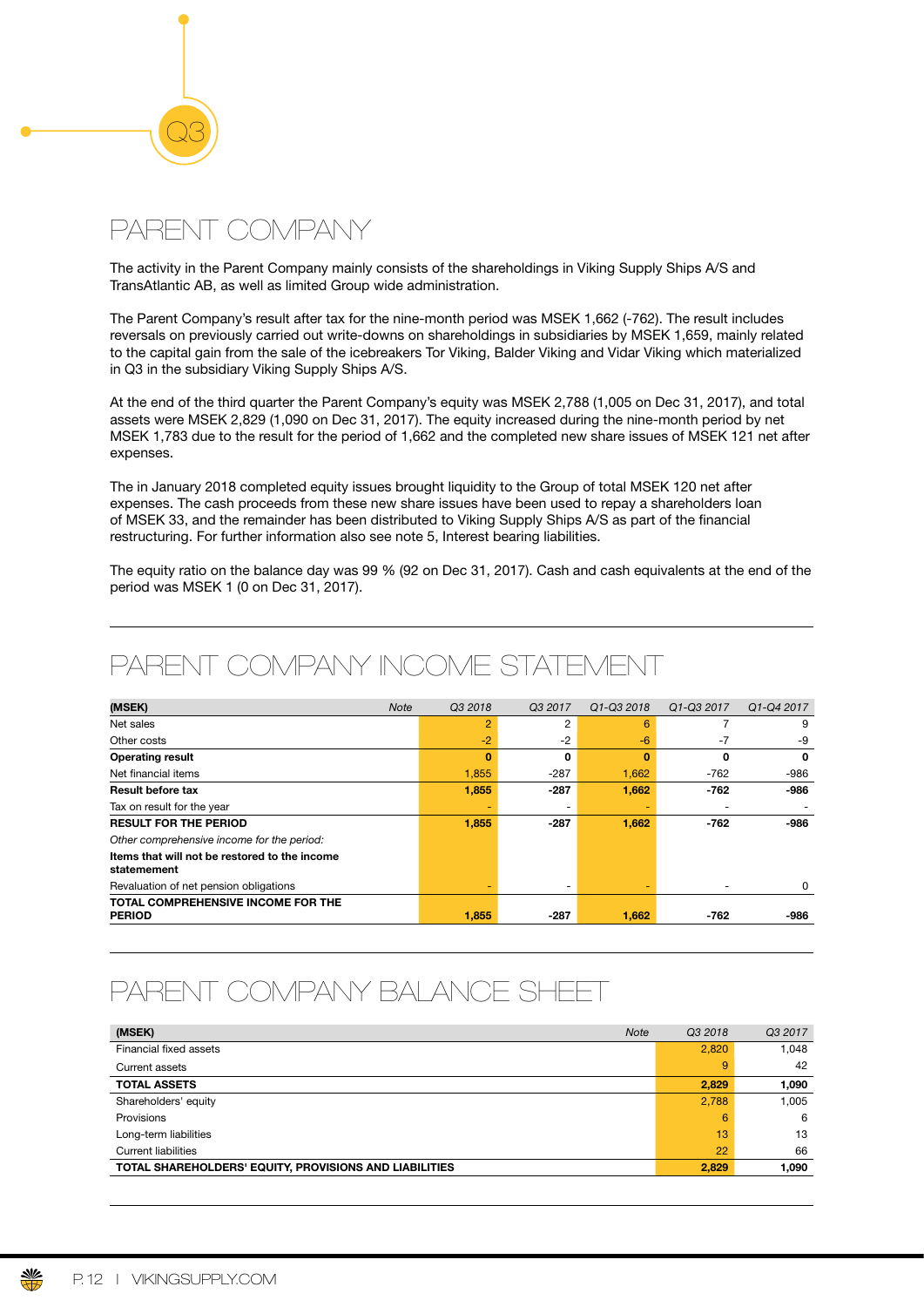# CHANGES IN PARENT COMPANY SHAREHOLDERS' **EQUITY**

| (MSEK)                                       | Note | Q3 2018 | Q3 2017 | Q1-Q3 2018 | Q1-Q3 2017               | Q1-Q4 2017 |
|----------------------------------------------|------|---------|---------|------------|--------------------------|------------|
| Equity at beginning of period <sup>1)</sup>  |      | 933     | .510    | 1.005      | .986                     | 1.986      |
| New share issue $12$                         |      | ۰       | -       | 121        | $\overline{\phantom{0}}$ |            |
| Total comprehensive income for the period    |      | 1.855   | -287    | .662       | -762                     | -986       |
| <b>SHAREHOLDERS' EQUITY AT END OF PERIOD</b> |      | 2.788   | 1.223   | 2.788      | 1.223                    | 1.005      |

*1) Shares equivalent to MSEK 7, of the total new share issue of MSEK 131, was subscribed and paid for and thus included in the Group´s closing shareholders´ equity on 31 December 2017.*

*2) The amount in Q1 2018 includes issue expenses of MSEK 2, and in Q1-Q4 of MSEK 3.*

Q3

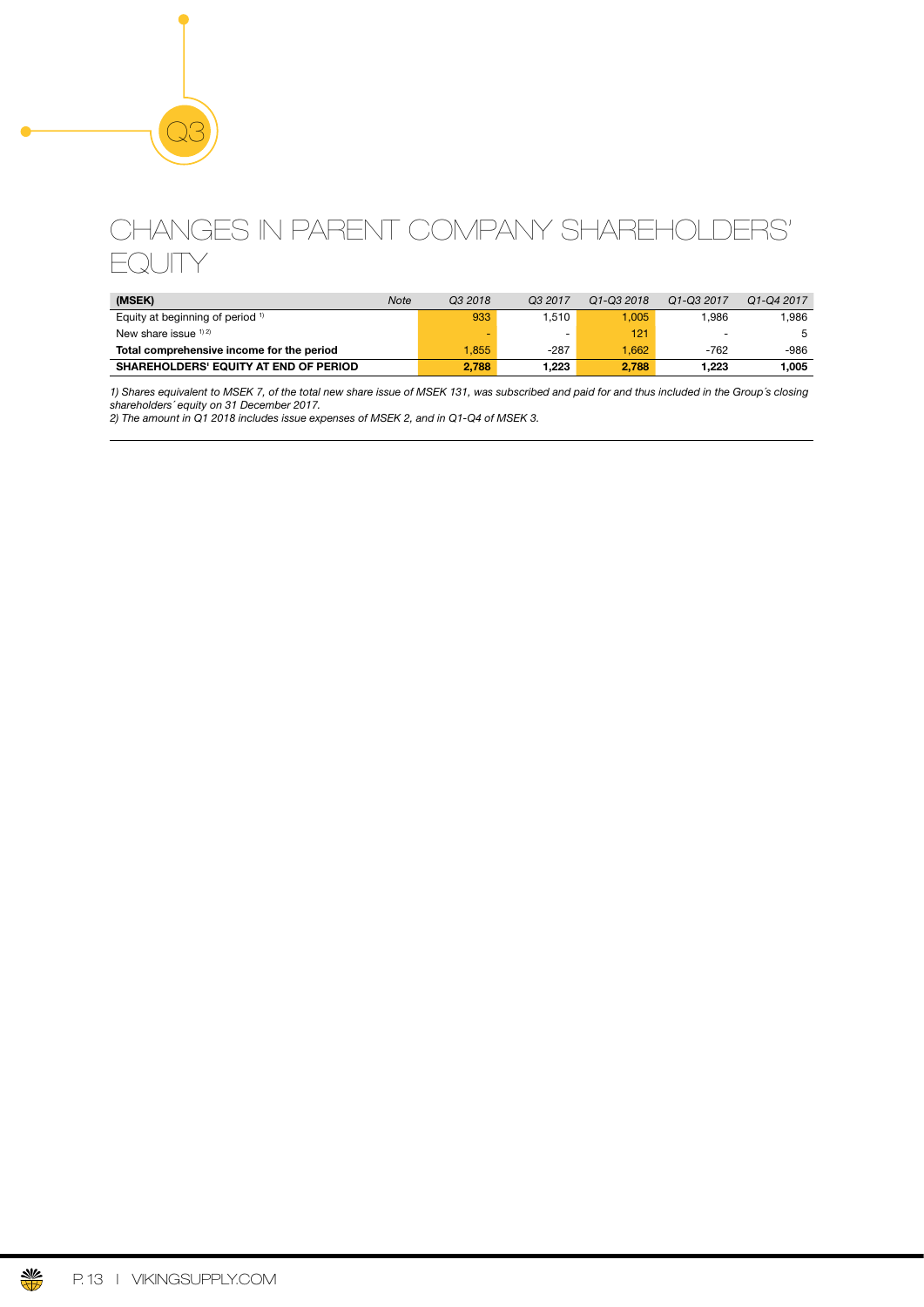# NOTES TO THE CONDENSED CONSOLIDATED FINANCIAL STATEMENTS

# 1. LIQUIDITY AND GOING CONCERN

Q3

In order for the Group to have sufficient liquidity and equity to get through the challenging market situation, the Group has during the three last years completed comprehensive restructuring programs, including cost reducing efforts which includes lay-up of vessels, bond delisting, renegotiation of existing loan facilities and charter agreements, new share issues and sale of vessels. These measures, and the sale of vessels carried out during 2018, have signifcantly improved the Group´s fnancial position, both by reduced debts and improved liquidity.

The Group continues to operate in highly competitive markets, and the operation is exposed to various operational and fnancial risks. Viking Supply Ships maintains a positive long term outlook for the offshore industry and is of the opinion that there will be increasing activity in the arctic and subarctic regions during the next few years. Based on the result expectations, the Group´s strong fnancial situation, the current risks and a continued belief in securing contracts within the core market segment, the Board of Directors and Management have concluded that both the company and the Group will be able to continue as going concern at least until 30 September 2019. This conclusion is based on Management's assessment of the current outlook for 2018/2019 and the uncertainties and risks described in this report.

# 2. TANGIBLE FIXED ASSETS

Tangible fxed assets are recognized at cost or after deductions for accumulated depreciation according to plan and possible impairment. Straight-line amortization according to plan is applied.

### Impairment test

At each reporting date the accounts are assessed whether there is an indication that an asset may be impaired. If any such indication exists, or when impairment testing for an asset is required, estimates of the asset's recoverable amount are done. The recoverable amount is the highest of the fair market value of the asset, less cost to sell, and the net present value (NPV) of future estimated cash fow from the employment of the asset ("value in use").

The Group has until the second quarter classifed its operation into two groups of similar vessel types, AHTS and PSV. From the third quarter one vessel, Odin Viking, has been separated from the AHTS group of vessels. The reason is that the weaker market conditions has changed the demand for AHTS vessels with lower specifications. Combined with the vessel not being ice-classed this means that the vessel in its characteristics departs from the other four vessels in the AHTS segment. It is thus deemed that it should not be included in the same group of vessels as the ones with high ice class and specifcations, namely Loke Viking, Njord Viking, Magne Viking and Brage Viking. From the third quarter the vessels are therefore classifed into three groups of vessels; AHTS with ice-class, AHTS with no ice-class and PSV. These three groups of vessels can in reality all be used for the same kind of tasks and are thus interchangeable. Each vessel generates its own cash streams, but the company's customers could, just as easily, have used another vessel from the relevant feet type. Based on this the Group has deemed it appropriate to consider each group of vessels as a separate cash generating unit. As a result, impairment tests are performed on a portfolio level rather than per vessel.

The key assumptions used in the value in use calculation and in the assessment of owned vessels, for 2018 are as follows:

- The cash flows are based on current tonnage.
- Estimates of fxture rates, utilization and contract coverage as well as estimated residual values are based on Management's extensive experience and knowledge of the market.
- Operating expenses and dry dock costs are estimated based on Management's experience and knowledge of the market as well as plans and initiatives outlined in the operating budgets.
- The weighted average cost of capital (WACC) used to discount the forecasted cash flows was 9% (2017: 9%). The pre- and post-tax discount factor is the same due to tonnage taxation.

As indication of fair market value valuations of owned vessels are obtained from internationally acknowledged shipbrokers on a quarterly basis.

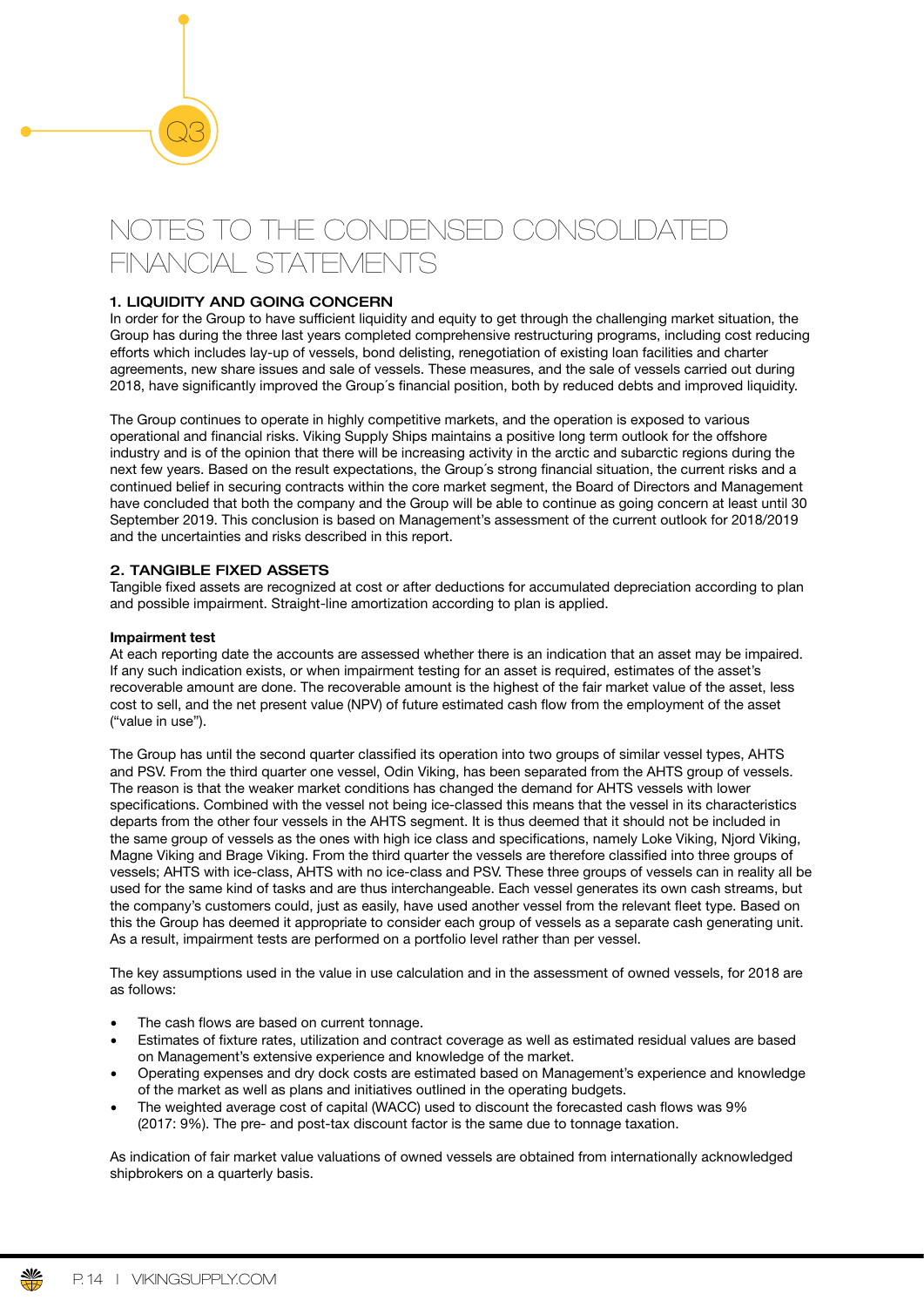# Impairment test PSV feet in 2018

Q3

The market for PSV vessels has during the first half year 2018 continued to be very soft. Based on the vessels being laid up for a long period, the continuous weak market, and the within foreseeable future poor market outlook for the segment, it was during the second quarter 2018 decided to sell all fve PSV-vessels. In June 2018 VSS entered into an agreement to sell Freyja Viking, Nanna Viking and Sol Viking. A process is ongoing to fnd buyers also for the remaining two vessels. It is expected to have the sale concluded within 12 months. The decision implies, according to IFRS 5 Assets held for sale and discontinued operations that the assets held for sale shall be measured at the lower of carrying amount and fair value less costs to sell. Accordingly, the five PSV vessels, all sister vessels, was during Q2 2018 written down to the agreed sales price, MSEK 31 per vessel (MUSD 3.5). The agreed sales price was signifcantly impacted by the weak second-hand market. In Q3 2018 the two remaining vessels was written down with additional MSEK 9 down to MSEK 22 per vessel (MUSD 2.5). (The total impairment loss posted during the second and third quarter 2018 for the five vessels amounts to MSEK 190 (MUSD 21.6).

### Impairment test AHTS fleet in 2018

In Q3 2018 Management evaluated the AHTS fleet and concluded that the AHTS vessels are not to be impaired. The value in use calculations prepared for the AHTS feet amounts to MSEK 1,836, which exceeds the book value of MSEK 1,679. The impairment test also consists of an assessment of average external vessel valuations, less cost to sell, from two internationally acknowledged shipbrokers showing a total feet value of MSEK 1,600 (ranging from MSEK 1,514 to MSEK 1 686).

### Impairment test AHTS vessels with no ice-class in 2018

The evaluation of the AHTS vessel with no ice-class (Odin Viking), which from Q3 2018 is separated from the other AHTS vessels, has during the Q3 resulted in an impairment loss of MSEK 137.The external market value assessment conducted by two internationally acknowledged shipbrokers shows a market value of MSEK 46 (in a range between MSEK 24 to MSEK 68). The value in use is deemed to be in line with the average market value. The book value of the AHTS vessel with no ice-class amounts to MSEK 46 after the write-down. The bareboat charter for Odin Viking has due to change of terms in the fnancial restructuring been re-classifed to a fnancial lease during 2018, in accordance with IAS 17.

# 3. SEGMENT INFORMATION ABOUT CONTINUING OPERATIONS

The segment information about continuing operations is presented in three segments:

-The segment AHTS comprise 5 offshore vessels that are equipped for and have the capacity to operate in areas with harsh environment, further 4 of these vessels are equipped and classed to operate in Arctic areas. Two of these vessels are currently laid-up in Uddevalla.

-The segment Services provides ice management services and logistical support in the Arctic regions.

-The segment Ship Management is involved in commercial management of fve icebreakers owned by the Swedish Maritime Administration.

For information about the previous segment TransAtlantic and PSV, which in this financial report are classified as discontinued operation and assets held for sale, please see note 4.

| Q3<br><b>MSEK</b> | <b>AHTS</b> | <b>Services</b> | Ship<br>Management | Continuing<br>operations |
|-------------------|-------------|-----------------|--------------------|--------------------------|
| Net sales         | 41          |                 | 31                 | 72                       |
| <b>EBITDA</b>     | 2,470       | ٠I              | $-2$               | 2,467                    |
| Result before tax | 2,280       | -1              | $-3$               | 2,276                    |
| Total assets      | 3.953       |                 | 0                  | 3,953                    |
|                   |             |                 |                    |                          |

| Year to date<br><b>MSEK</b> | <b>AHTS</b> | Services | Ship<br>Management | Continuing<br>operations |
|-----------------------------|-------------|----------|--------------------|--------------------------|
| Net sales                   | 138         |          | 108                | 248                      |
| <b>EBITDA</b>               | 2,414       | -2       | -5                 | 2,407                    |
| Result before tax           | 2,122       | $-2$     | -6                 | 2,114                    |
| Total assets                | 3.953       |          | 0                  | 3,953                    |

*There have been no signi*f*cant transactions between the segments.*

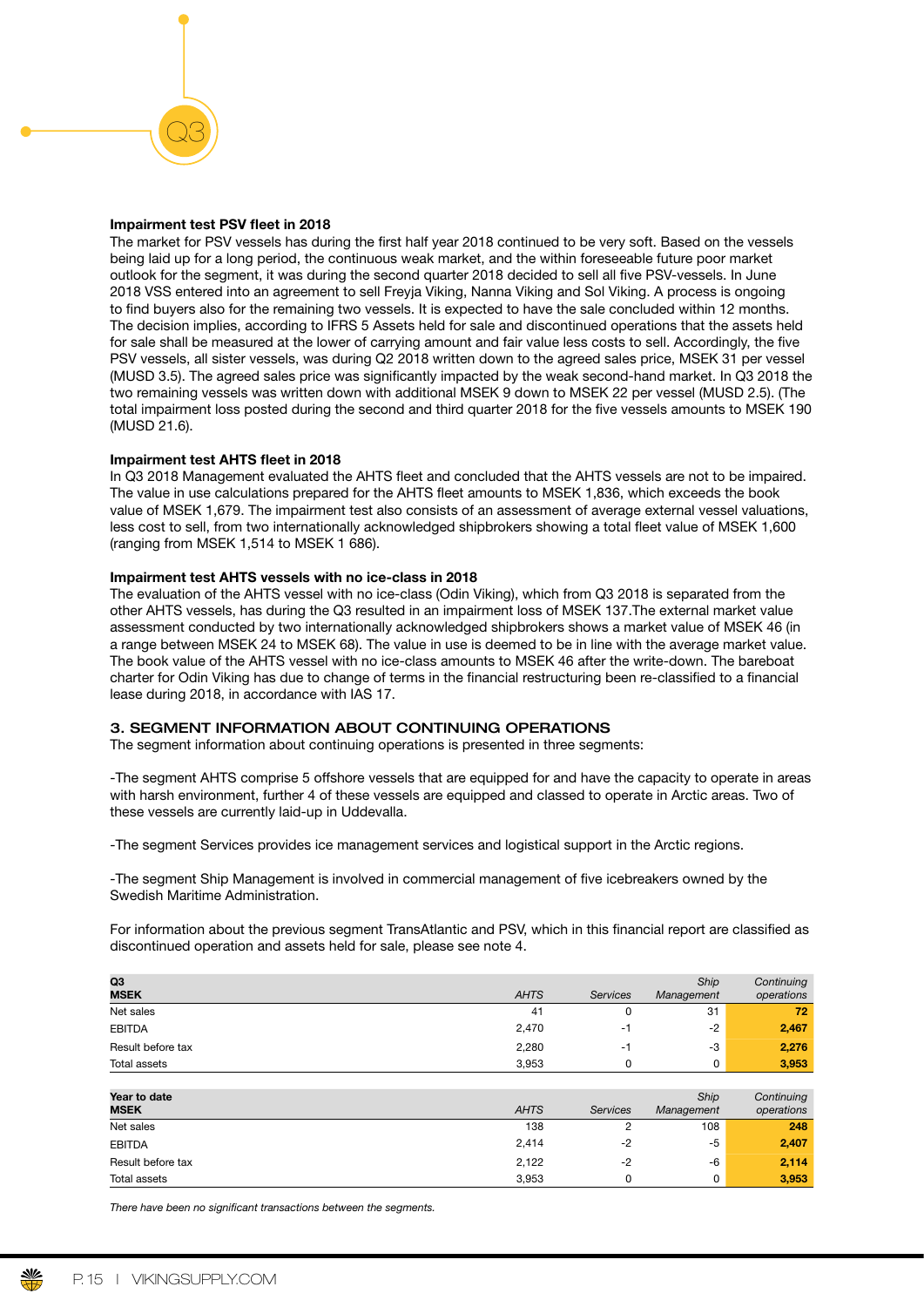Due to the decisions to discontinue the operations in the previous segments TransAtlantic and PSV the Group have recognized these segments as discontinued operations and assets held for sale, according to IFRS 5 Assets held for sale and discontinued operation, which means that these segments are reported as a oneline item in the consolidated proft and loss statements. Assets and liabilities related to the segments are also presented in two rows in the consolidated balance sheet. The consolidated cash fow statement is presented including the segments, but with additional information about cash-fow from current operation and investingand financing activities of the discontinued segments. Comparative figures for prior periods are also presented in accordance with this classifcation in the consolidated proft and loss statement and cash-fow statement.

Discontinued operations are in accordance with IFRS 5 measured at the lower of carrying amount and fair value less costs to sell. The assessment of the valuations of the remaining vessels assets are supported by independent broker valuations and an overall assessment from ongoing sales processes.

#### Segment TransAtlantic

Q3

During 2016 it was decided to discontinue the remaining operations in the subsidiary TransAtlantic AB. At the end of Q3 2016 the Group assessed that discontinuation was likely to be completed within the next 12 months.

The remaining operations, classifed as discontinued operations and assets held for sale, comprised at the end of the second quarter 2018 of three small bulk vessels bareboat-chartered by TA AB from a company in which TA AB owns 38% of the shares. The vessels are chartered out on a time-charter.

An agreement has, subsequent to the third quarter, been entered into selling the remaining three small bulk vessels. The vessels will according to the agreement be delivered to the new owners during Q4 2018. The sales, which conclude the remaining business in the previous segment TransAtlantic, are expected to bring a positive cash contribution to the Group of MSEK 18 and a positive P&L effect of 7 MSEK.

#### Seament PSV

The market for PSV vessels has during the first half year 2018 continued to be very soft. Based on the vessels being laid up for a long period, the continuous weak market, and the within foreseeable future poor market outlook for the segment, it was during the second quarter 2018 decided to sell all five PSV-vessels.

Viking Supply Ships did in June 2018 enter into an agreement to sell the three medium sized PSV-vessels Freyja Viking, Nanna Viking and Sol Viking. The vessels were delivered to the new owner in July 2018. The sales proceeds, net after expenses, amounted to MSEK 75 (MUSD 8.3). By reason of the sale of the three vessels, and the decision to sell the remaining two vessels, an impairment loss of total MSEK 190 (MUSD 19.7) has been recognized during 2018. The loan facility related to the PSV segment has been repaid, for further information see note 5, Interest bearing liabilities.

After the end of the third quarter, VSS entered into an agreement to sell also the two remaining PSVs. The transaction is expected to be concluded within Q4 2018.

## CONSOLIDATED INCOME DISCONTINUED OPERATIONS

|                                                                |                | Q3 2018        |              |           | Q3 2017    |       |          | Q1-3 2018  |        |           | Q1-3 2017  |              |           | Q1-4 2017  |       |
|----------------------------------------------------------------|----------------|----------------|--------------|-----------|------------|-------|----------|------------|--------|-----------|------------|--------------|-----------|------------|-------|
| (MSEK)                                                         | <b>TA</b>      | <b>PSV</b>     | <b>Total</b> | <b>TA</b> | <b>PSV</b> | Total | TA       | <b>PSV</b> | Total  | <b>TA</b> | <b>PSV</b> | <b>Total</b> | <b>TA</b> | <b>PSV</b> | Total |
| Net sales                                                      | 8              | $\mathbf{0}$   | 8            | 12        | 0          | 12    | 25       | $\Omega$   | 25     | 37        | $\Omega$   | 37           | 50        | 0          | 50    |
| Other operating<br>revenue                                     | $-8$           | $-23$          | $-31$        | $-12$     | $-3$       | $-15$ | $-26$    | $-28$      | $-54$  | -39       | -8         | $-47$        | $-51$     | $-11$      | -62   |
| Deprecitations /<br>write-downs                                | $\overline{0}$ | $-18$          | $-18$        | 0         | $-34$      | $-34$ | $\Omega$ | $-194$     | $-194$ | 0         | -38        | $-38$        | 0         | -59        | $-59$ |
| <b>Operating result</b>                                        | 0              | $-41$          | $-41$        | 0         | $-37$      | $-37$ | -1       | $-222$     | $-223$ | -2        | -46        | $-48$        | -1        | $-70$      | $-71$ |
| Net financial items                                            | $\Omega$       | $-5$           | $-5$         | 0         | $-5$       | -5    |          | $-15$      | $-14$  | 0         | $-14$      | $-14$        | -1        | $-18$      | $-19$ |
| <b>Result before tax</b>                                       | $\bf{0}$       | $-46$          | $-46$        | 0         | -42        | $-42$ | $\bf{0}$ | $-237$     | $-237$ | -2        | -60        | -62          | -2        | -88        | -90   |
| Tax                                                            | $\Omega$       | $\overline{0}$ |              | 0         | 0          | 0     | $\Omega$ | $\Omega$   |        | 0         | 0          | 0            | 0         | 0          | 0     |
| <b>RESULT FROM</b><br><b>DISCONTINUED</b><br><b>OPERATIONS</b> |                | $-46$          |              |           | $-42$      |       | $\bf{0}$ | $-237$     | $-237$ | -2        | -60        |              | $-2$      |            |       |
|                                                                | $\bf{0}$       |                | $-46$        | 0         |            | $-42$ |          |            |        |           |            | -62          |           | -88        | -90   |

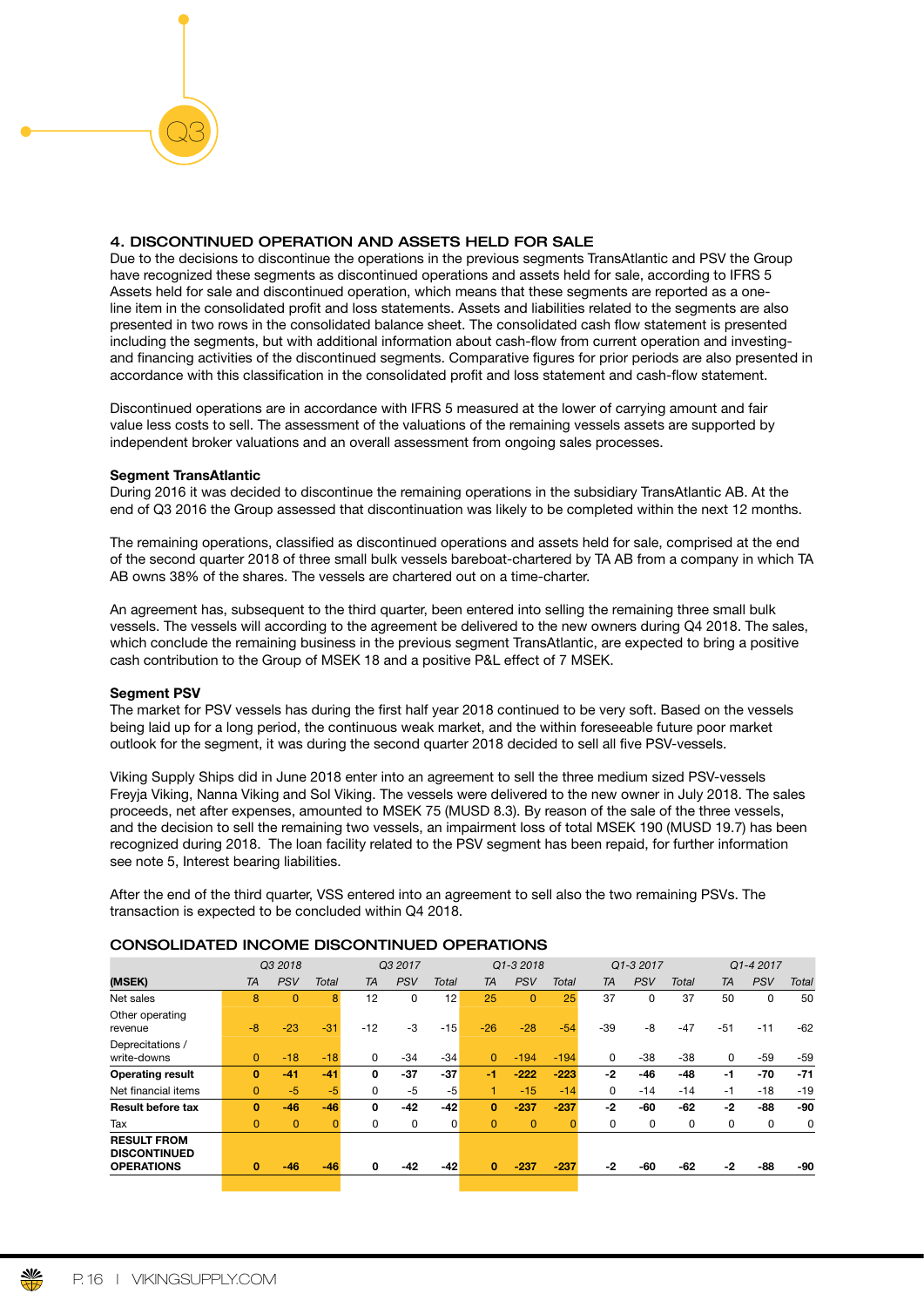| Earnings attributable |        |         |         |         |         |
|-----------------------|--------|---------|---------|---------|---------|
| to Parent Company's   |        |         |         |         |         |
| shareholders, per     |        |         |         |         |         |
| share in SEK (before  |        |         |         |         |         |
| and after dilution):  |        |         |         |         |         |
| -Result from discon-  |        |         |         |         |         |
| tinued operations $1$ | $-4.8$ | $-10,0$ | $-26.7$ | $-15.1$ | $-22.1$ |

#### *1) Retroactive adjustment of key ratios has been made as a result of the reverse share split (1:100) implemented in January 2018.* ASSETS HELD FOR SALE AND LIABILITIES RELATED TO ASSETS HELD FOR SALE

|                                             | Q3 2018        |            |                 |    | Q4 2017                  |              |  |
|---------------------------------------------|----------------|------------|-----------------|----|--------------------------|--------------|--|
| (MSEK)                                      | <b>TA</b>      | <b>PSV</b> | Total           | TA | <b>PSV</b>               | <b>Total</b> |  |
| Other tangible fixed assets                 |                | 44         | 44              |    |                          |              |  |
| Intangible fixed assets                     |                | ۰          |                 |    | $\overline{a}$           |              |  |
| <b>Financial assets</b>                     | 10             | ۰          | 10              | 9  | $\overline{\phantom{a}}$ | 9            |  |
| <b>Total fixed assets</b>                   | 11             | 44         | 55              | 10 | $\blacksquare$           | 10           |  |
| Current assets                              | 4              | 24         | 28              | 5  | $\overline{\phantom{a}}$ | 5            |  |
| <b>ASSETS HELD FOR SALE</b>                 | 15             | 68         | 83              | 15 | $\blacksquare$           | 15           |  |
| <b>Current liabilities</b>                  | $\overline{2}$ | 8          | 10 <sup>1</sup> | 3  | ٠                        | 3            |  |
| LIABILITIES RELATED TO ASSETS HELD FOR SALE | 2              | 8          | 10              | з  | $\blacksquare$           | з            |  |

# CASH-FLOW FROM DISCONTINUED OPERATIONS

|                                                                         |                | Q3 2018    |       |                          | Q3 2017    |       |                | Q1-3 2018  |                |                | Q1-3 2017 |              |    | Q1-4 2017  |       |
|-------------------------------------------------------------------------|----------------|------------|-------|--------------------------|------------|-------|----------------|------------|----------------|----------------|-----------|--------------|----|------------|-------|
| (MSEK)                                                                  | TA             | <b>PSV</b> | Total | TA                       | <b>PSV</b> | Total | <b>TA</b>      | <b>PSV</b> | <b>Total</b>   | TA             | PSV       | <b>Total</b> | TA | <b>PSV</b> | Total |
| Cash flow from<br>current operations                                    | $\overline{2}$ |            |       | ٠                        | $-7$       | $-7$  | 4              | ٠          | $\overline{2}$ | $-1$           | $-10$     | $-11$        | -4 | $-18$      | $-22$ |
| Cash flow from<br>investing activities                                  |                |            |       |                          |            |       |                |            |                |                |           |              |    |            |       |
| Cash flow from<br>financing activities                                  |                |            |       | $\overline{\phantom{0}}$ |            |       | $\overline{2}$ | ٠          | $\overline{2}$ | $\overline{a}$ | 21        | 21           | ٠  | 17         | 17    |
| <b>NET CASH FLOW</b><br><b>FROM DISCONTIN-</b><br><b>UED OPERATIONS</b> |                |            |       |                          |            | $-7$  | 4              | $\sim$     | 4              | -1             | 11        | 10           | -4 | -1         | -5    |

# 5. INTEREST BEARING LIABILITIES

Q3

The continued challenging market conditions, including downward pressure on rates and utilization, have impacted the Group's liquidity 2017. As a consequence, shortly after the end of Q2 2017, a dialogue was initiated with the lenders to secure a long-term stable financing solution.

In December 2017 Viking Supply Ships received confrmation that it had obtained support for a restructuring proposal from all senior lenders. A fnal restructuring agreement was subject to fnal approval from the senior lenders' credit committees. In January 2018 credit committee approvals from all senior lenders were obtained, and a restructuring term sheet was signed. The signed restructuring term sheet, together with the completed equity issue in Viking Supply Ships AB and subsequent equity injection into Viking Supply Ships A/S, fnalized the financial restructuring.

As part of the in January 2018 concluded fnancial restructuring, all loan facilities in Viking Supply Ships A/S are as currently due 31 March 2020. All loan facilities will carry signifcantly less cash interest and instalments until maturity and fnancial covenants on the loan facilities are amended to provide Viking Supply Ships A/S with ample room to operate under the present challenging market conditions. The bareboat charter in respect of the vessel Odin Viking will not be payable in cash but added to the principal amount outstanding under the charter party as payment in kind. Further, Viking Supply Ships A/S will have the right to exercise the previously agreed purchase option in respect of Odin Viking before the end of the charter party. If the option is exercised, the bareboat charter will be terminated against a termination compensation equal to the accumulated and remaining charter hire. Viking Supply Ships A/S would also receive new capital at the amount of MUSD 15 through a new share issue in Viking Supply Ships AB.

As a result of the sale of the ice-breakers, the financial position of the Group has significantly improved. As a consequence, the Group has during the third quarter initiated a dialogue with its lenders, aiming to agree on a normalized, long term financing structure.

The proceeds up to MSEK 135 (MUSD 15) from the sale of the PSV-vessels would, according to the previous mentioned agreement with the lenders, have been deposited on a blocked bank account. These funds were

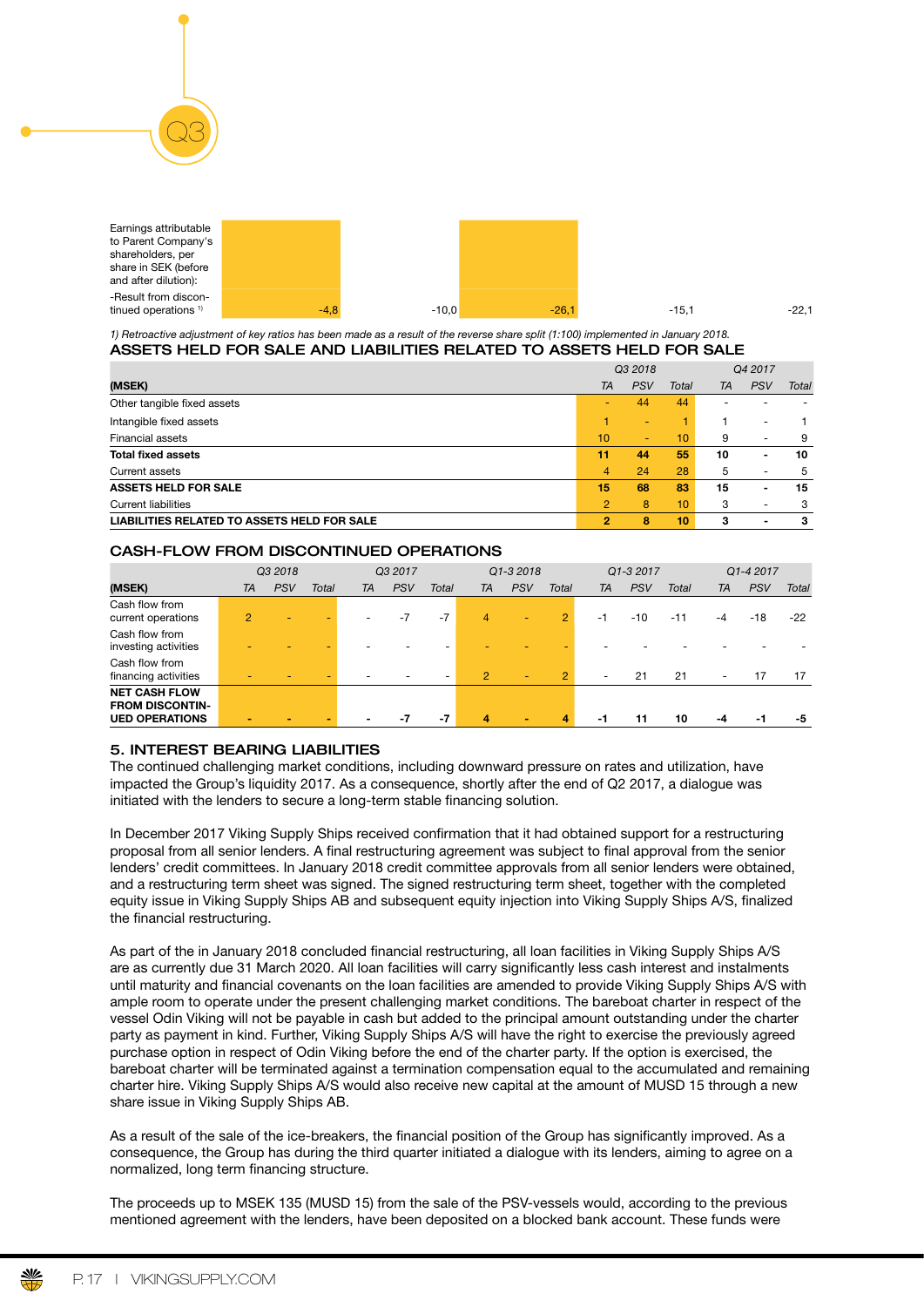

intended to be available on request from Viking Supply Ships against new issued shares in Viking Supply Ships AB. The proceed from the sale of Freyja Viking, Nanna Viking and Sol Viking has remained deposited on a blocked account until a long-term fnancing structure has been agreed on, see note 6, Cash and cash equivalents.

The vessels owned by the Group are fnanced through bank loans with pledge in the vessels. Further securities have been given in the form of pledge in revenue and insurance policies. The total interest-bearing debt at the end of the quarter was MSEK 889 (1,748 on Dec 31, 2017). Instalments during the nine-month period amounted to MSEK 1,255 (41). All loan facilities related to PSV-vessels and the icebreakers Tor Viking, Balder Viking and Vidar Viking have been repaid. Instalments have also been made on the remaining loan facilities related to the AHTS segment.

The Group has 100% (99%) of its interest-bearing debt in USD 0% in NOK (1%). The Group has 100% (100) of the total loan portfolio swapped into fixed interest rates within the interval of 90 days up to three years and 0% (0) of the total loan portfolio swapped into fxed interest rates for more than 3 years.

# 5.1. Classifcation by type of debt

| <b>MSEK</b>                                   | Q3 2018 | Q <sub>3</sub> 2017 | Q4 2017 |
|-----------------------------------------------|---------|---------------------|---------|
| Long-term debt to credit institutions         | 673     | 1.708               |         |
| Long term financial lease debt                | 145     | -                   |         |
| Short-term debt to credit institutions        |         | 65                  | 1.715   |
| Short-term financial lease debt               | 71      |                     |         |
| Other short term interest bearing liabilities |         | $\blacksquare$      | 33      |
| <b>TOTAL INTEREST BEARING LIABILITIES</b>     | 889     | 1.773               | 1.748   |

# 5.2. Debt maturity



# 6. CASH AND CASH EQUIVALENTS

Consolidated cash and cash equivalents available at the end of Q3 amounted to MSEK 2 054 (30), including client funds, used in the external ship management operation, of MSEK 18 (19). The cash proceeds of MSEK 84 from the sale of Freyja Viking, Nanna Viking and Sol Viking has remained deposited on a blocked account until a long term financing structure has been agreed on, for further information see note 5, Interest bearing liabilities.

| <b>MSEK</b>                    | Q3 2018 | Q3 2017                  | Q4 2017        |
|--------------------------------|---------|--------------------------|----------------|
| Blocked cash holdings          | 84      | $\overline{\phantom{0}}$ | $\overline{a}$ |
| Free cash and cash equivalents | 2,054   | 30                       | 34             |
| <b>TOTAL</b>                   | 2,138   | 30                       | 34             |

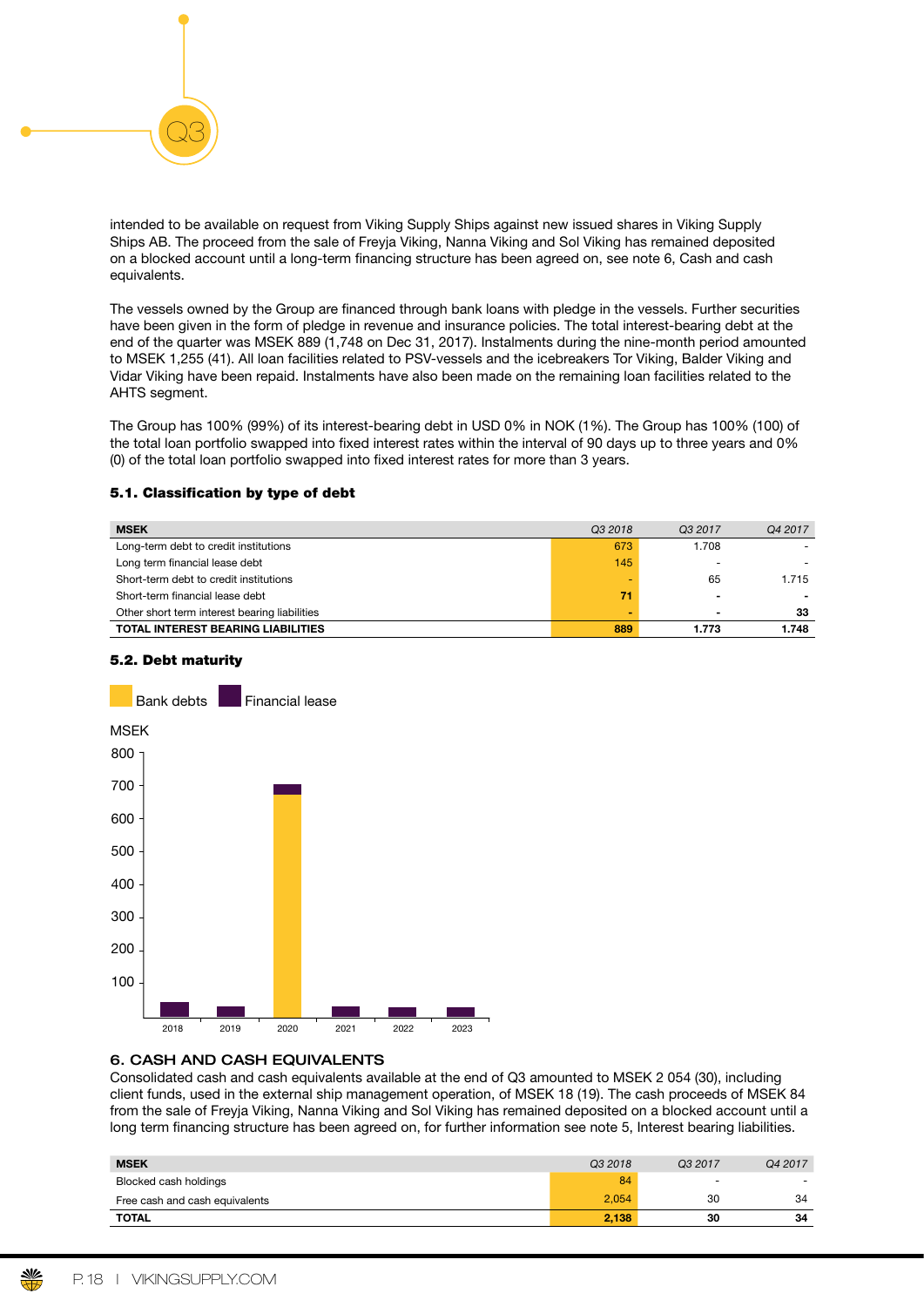# 7. OPERATIONAL AND FINANCIAL RISK

Q3

The Group operates in highly competitive markets and is exposed to various operational and fnancial risk factors. The financial risk is mainly related to liquidity risk, funding risk and currency risk. The Group works actively to identify, assess and manage these risks.

The main operational risk factors relate to the overall macroeconomic market conditions, degree of competition, flow of goods in prioritized market segments and finally the overall balance of supply and demand of vessels, affecting rates and proft margins. The objective of the overall risk management policy of the Group is to ensure a balanced risk and return relationship.

The offshore market is to a high degree dependent on the investment level in the oil industry which in turn is driven by the oil price development on the global market. The recent decline in the offshore market has impacted the Group´s proftability and liquidity. The Group has a clear focus on increasing the number of vessels on term contracts within the offshore operations to mitigate fuctuations in rates and utilization.

The remaining business activity in the TransAtlantic segment operates in a competitive market with proft margins under pressure.

Long-term loans are the principal form of financing. Accordingly, interest rate fluctuations have an impact on the Groups earnings and cash flow. To reduce this risk the Group aims to actively manage the interest exposure through various types of hedging instruments.

The foreign exchange risk is primarily reduced by matching the exposure to revenues in various currencies with costs in the corresponding currency. In the same manner, assets in a certain currency are primarily matched with liabilities in the same currency.

# 8. OTHER INFORMATION

### Company information

Viking Supply Ships AB is a limited liability company registered in Sweden, with its domicile in Gothenburg, and corporate registration number 556161-0113. Viking Supply Ships AB is listed on the Small Cap list of the NASDAQ OMX Nordic Exchange in Stockholm under the ticker VSSAB.

### Corporate tax

The general situation for the Group is that taxes payable is limited to foreign entities. The tax losses carry forward for Swedish entities amounted at end of the period to MSEK 1,058 (1,057 on Dec 31, 2017). There are no tax assets capitalized in the balance sheet related to these tax losses carry forward. The main part of the activities within the group's subsidiaries outside of Sweden is tonnage taxed, which means that the tax is calculated as a lump sum based on the net tonnage, instead of conventional taxation, which is based on the company result. The recognized deferred tax liability for the operations outside Sweden amounted to MSEK 0 (0 on Dec 31, 2017).

### Transactions with closely related parties

The Group has entered into a long-term bareboat charter agreement with a subsidiary to Kistefos AS, Odin Viking SPV AS, in relation to hire of the AHTS vessel Odin Viking. The nominal minimum lease hire payments including accrued unsettled bareboat charter hires of MSEK 39, whereof 24 MSEK has arisen during the three frst quarters 2018, amounts to MSEK 228 until expiry on 2 August 2024 (TUSD 10 per day). The bareboat charter does not contain any variable elements. As part of the fnancial restructuring agreement, this bareboat charter contract has been amended, please also see note 5. The amendment has also caused the bare-boat charter to be re-classifed to a fnancial lease, according to IAS 17. See note 2, Tangible fxed assets.

The Group has during the fourth quarter of 2017 raised a short-term loan of 33 MSEK on market conditions from a subsidiary to Kistefos AS, Viking Invest AS. The loan carried an interest-rate of 12 % and was repaid in January 2018.

Kistefos AS has during the fourth quarter 2017, through consultancy agreements, made financial services available during the restructuring process for which a compensation of MSEK 7 has been set off as a part of the share issues in January 2018.

Viking Invest AS has, as a part of the restructuring process, entered into a share subscription guarantee agreement. The compensation for this guarantee amounted to MSEK 1 and was set off as part of the share issues in January 2018.

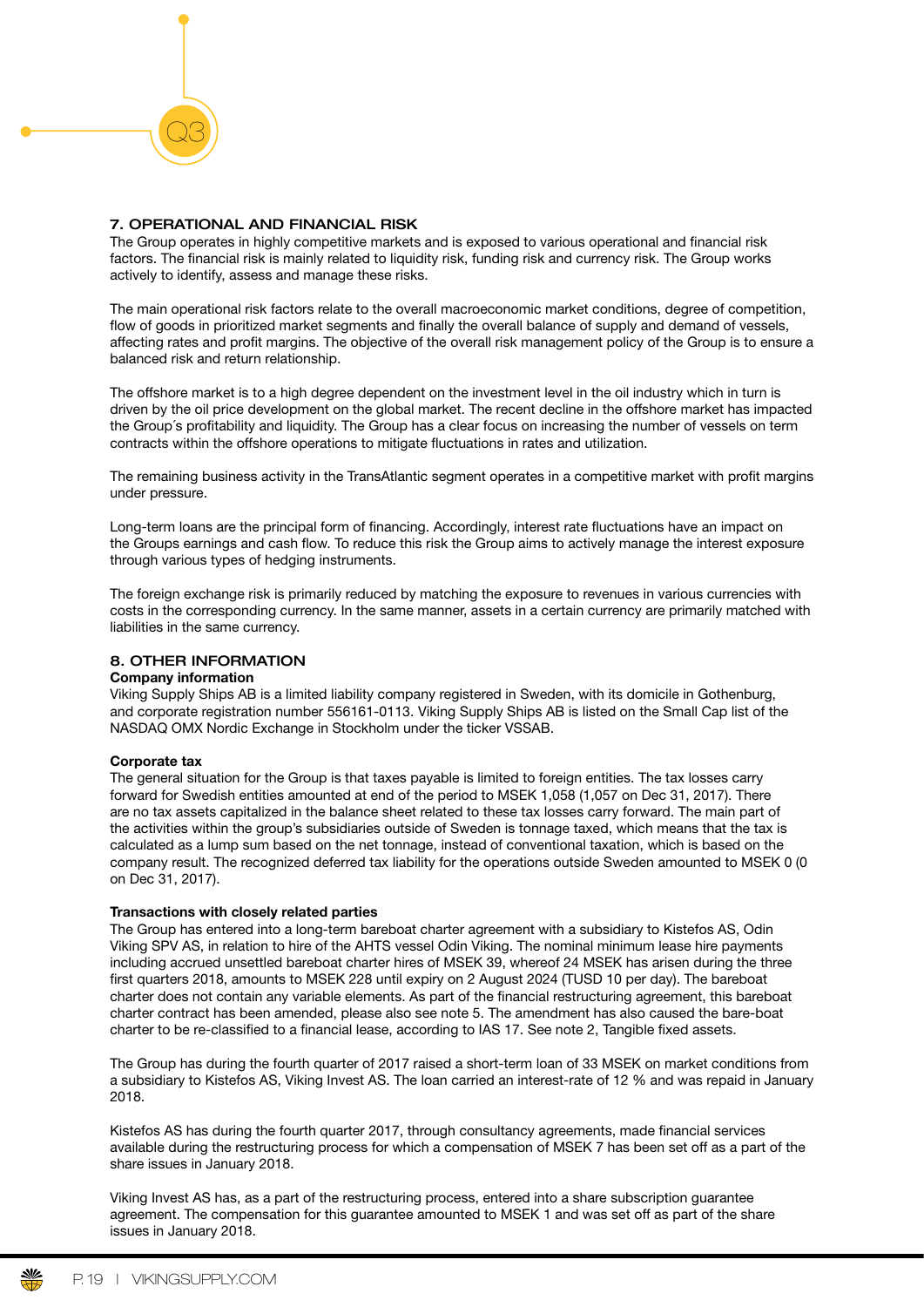Further, Kistefos AS has obtained a success fee of MSEK 159 for their efforts in connection with the sale of Tor Viking, Balder Viking and Vidar Viking to the Canadian Government.

#### Accounting policies

Q3

This interim report for the Group was prepared in accordance with the application of IAS 34 Interim Financial Reporting and applicable rules in the Swedish Annual Accounts Act and for the Parent Company, in accordance with the Swedish Annual Accounts Act and the Swedish Financial Reporting Board's recommendation RFR 2 Accounting for Legal Entities. The accounting policies applied for the Group and the parent company correspond, unless otherwise stated below, with the accounting policies applied in the preparation of the latest annual report.

Viking Supply Ships applies IFRS 5 Non-current Assets Held for Sale and Discontinued Operations in accounting for discontinued operations for the segments TransAtlantic and PSV. Non-current assets are classifed as held for sale if their carrying amount will be recovered principally through a sale transaction rather than from continuing use. An asset is classifed as held for sale if it is available for immediate sale in its present condition subject only to terms that are usual and customary for sales of such assets and its sale must be highly probable. These assets are recognized on a separate line as current assets or current liabilities in the consolidated balance sheet. On initial classifcation as held for sale, non-current assets are recognized at the lower of carrying amount and fair value less costs to sell. A discontinued operation is a component of the Group´s business that represents a separate business segment or major line of business within a geographical area of operations or a subsidiary acquired exclusively with a view to sell. Classifcation as a discontinued operation occurs upon disposal or, if earlier, when the operation meets the criteria to be classifed as held for sale. When an operation is classifed as discontinued, the presentation of the consolidated income statement for the comparative year is changed so that the discontinued operation is recognized as if it had been discontinued at the star of the comparative period. The presentation of the consolidated balance sheet for preceding periods is not changed in a corresponding manner.

The same accounting policies for both the Group and the Parent Company have been applied as those used in the most recent Annual Report.

Viking Supply Ships A/S publishes a separate report as a result of the issued debt certifcates. Some values in that report are not comparable to the values in this report, as a result of different acquisition values and depreciation schedules between Viking Supply Ships A/S and the Group. Viking Supply Ships A/S has as of Q3 2011 been built through Group-internal transfers of vessels and operations at then current market prices, which is why differences in acquisition values have arisen.

A new assessment of the leasing agreement of Odin Viking has been made as a result of the amended terms negotiated in connection with the financial restructuring, for further information see note 5, Interest bearing liabilities. This entails the lease from Q3 2018 to be classifed as a fnancial lease agreement in accordance with IAS 17. Financial leases are valued according to the amortized cost.

#### Number of employees

The average number of full time employees in the Group for for the nine-month period 2018 was 311 (Jan-Dec 2017: 364).

#### Number of shares

| <b>Total number of shares</b>             | 9,327,340 |
|-------------------------------------------|-----------|
| Number of Series B shares, listed         | 8.872.285 |
| Number of Series A shares                 | 455.055   |
| Share distribution on 30 September, 2018: |           |

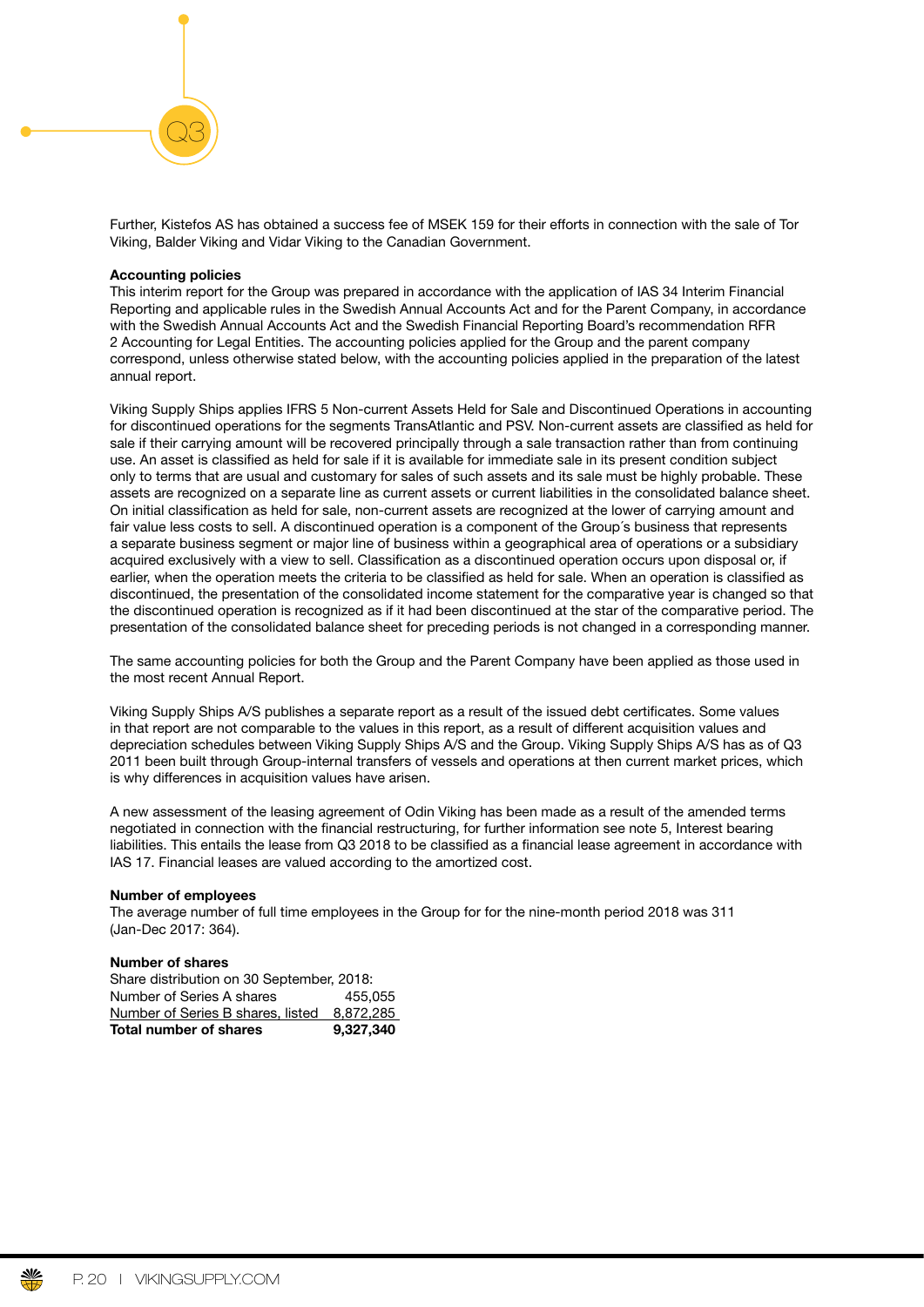# DEFINITIONS

Q3

# AHTS

Anchor Handling Tug Supply vessel

# EARNINGS PER SHARE

Profit after financial items less 1) current tax, 2) tax on profit for the year (current and deferred tax) in accordance with the consolidated income statement

# EBIT

Earnings before interest and taxes

# EBITDA

Earnings before interest, taxes, depreciation and amortization, corresponding to proft/loss before capital expenses and tax

# EQUITY RATIO

Shareholders' equity divided by total assets

# THE GROUP

Viking Supply Ships AB, a Limited Liability Company registered in Sweden, with all subsidiaries

### IFRS

International Financial Reporting Standards – an international accounting standard used by all listed companies. Some older standards included in IFRS include IAS (International Accounting Standards)

# MARKET ADJUSTED EQUITY RATIO

Shareholders' equity divided by total assets, adjusted for asset market valuations

# OPERATING CASH FLOW

Profit/loss after financial income/expense adjusted for capital gains/losses, depreciation/amortization and impairment

# OPERATING COST

Operating cost consists of crew, technical and administration costs

# OPERATING PROFIT/LOSS

Profit/loss before financial items and tax

# **OSV**

Offshore Support Vessels

# PROFIT MARGIN

Profit after financial items divided by net sales

# PSV

Platform Supply Vessel

# RETURN ON EQUITY

Profit after financial items less tax on profit for the year, divided by average shareholders' equity

# RORO

Roll-on/roll-off ships are vessels designed to carry wheeled cargo, such as automobiles, trucks etc.

# TOTAL CASH FLOW

Cash flow from operating activities, investing activities and financing activities